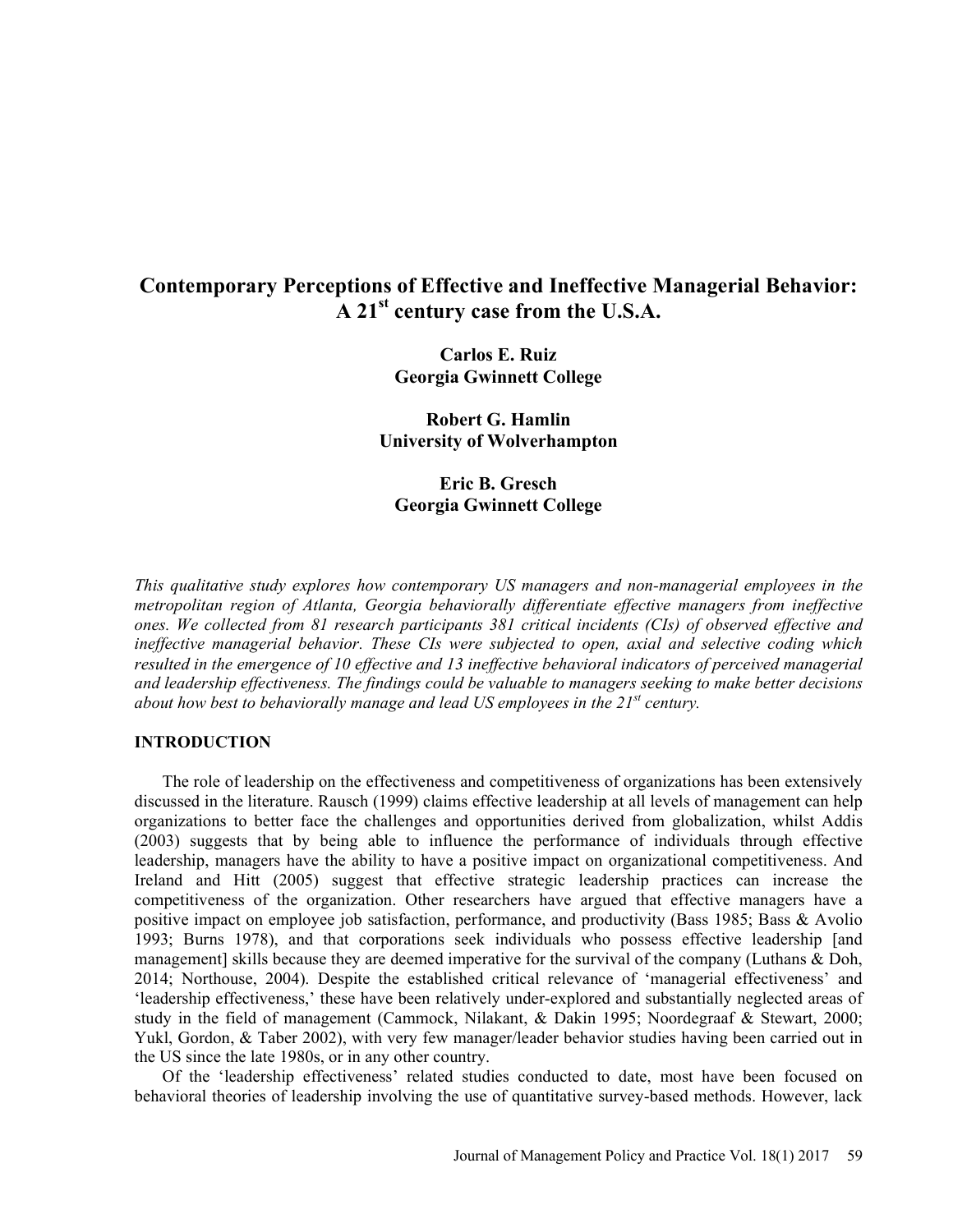of consensus on the definition or theorization of leadership (Bass, 1981; Stogdill, 1974), and lack of agreement about which behavior categories are relevant and meaningful for leaders (Yukl et al., 2002), have made it very difficult to compare and integrate the results from studies that have used different sets of behavioral categories. Indeed, as Glynn and Raffaelli (2010) claim, there is a general lack of commensuration or standards by which [leadership] theories can be compared or synthesized" (p.359). These writers suggest three possible alternative strategies for future leadership research: i) Theoretical Compartmentalization- whereby different theoretical perspectives are neither compared nor combined in meaningful ways; ii) Theoretical Integration- through which attempts are made to shape a common vision or perspective in the conduct of leadership research so as to generate hybrid theories that draw upon different leadership theories in combinations where the strengths of one counterbalance the weaknesses of others. However, a strategy of integration can be a disadvantage or even useless if it results in a set of abstract or vague behavioral categories, loosely coupled, and without a unifying conceptual framework; and iii) Theoretical Novelty- through which researchers pursue theoretical creativity or radical breakthrough thinking by being less bound to existing theoretical strictures and the privileging of dominant research paradigms. Through this strategy there are clear methodological opportunities for qualitative research that can serve as a catalyst for theory development.

Based on their observation that commensuration seems wanting at the field level in leadership research, Glynn and Raffaelli (2010) claim 'the very concept of leadership and its composition' needs to be reconsidered if 'theoretical comparability' is to be achieved; and to this end suggest "a fairly unexplored territory in leadership is that of international or cross-cultural theorization and methods" and that "there are considerable possibilities for leveraging cultural dimensions to induce theories" (p.394). Of the few theoretical novelty forays into leadership research the most notable is the GLOBE worldwide study of culture, leadership and organizations (House, Hanges, Javidan, Dorfman, & Gupta, 2004). However, one of us (Author 2) has also adopted (in hindsight) this type of research strategy for studying managerial and leadership effectiveness. Based on several emic single organization replication studies of effective and ineffective managerial behavior carried out jointly with various co-researchers within public and/or private sector organizations in three EU countries, namely Germany, Romania and the United Kingdom (UK), he has deduced through multiple cross-case/cross-nation comparative analysis a novel taxonomic 'concept and composition' of perceived managerial and leadership effectiveness that is relevant and transferable across three European nations (see Patel & Hamlin, 2012). Prior to and since conducting this comparative study, Author 2 has completed with various other co-researchers, including Author 1, a cumulative series of equivalent indigenous emic replication studies within the UK (Hamlin et al., 1998; Hamlin et al., 2011) and in multiple non-Anglo countries including among others Egypt (Hamlin et al., 2010), Mexico (Ruiz et al., 2013), and Colombia (Torres et al., 2015). The ultimate aim is to develop (if possible by empirical generalization) a 'general taxonomy' of *perceived managerial and* leadership effectiveness through replication logic and comparative analysis.

This study is in part a response to the concerns about leadership research outlined above, but also builds upon and extends into the USA our previous leadership-related replication research. Its primary aim is to explore the issue of *managerial and leadership effectiveness* as perceived by people in a diverse range of organizations in the metropolitan area of Atlanta, Georgia in the US to identify what behaviorally differentiates effective managers from ineffective managers. In common with our previous studies we follow Tsui's (2007) definition of indigenous research which she refers to as any study conducted in a single country that takes the national context for granted. And our use of the word "leadership" refers to the type of leadership performed on a daily basis by most managers, which House and Aditya (1997) describe as 'supervisory leadership' and House, Hanges, Javidan, Dorfman, and Gupta  $(2004)$  describe as 'general leadership.' By "managerial and leadership effectiveness" we refer to "the behavioral effectiveness of managers in performing their everyday tasks of managing and leading people (Ruiz et al., 2013, p. 131); and our use of the term 'managerial behavior' refers to all observable 'managing-related' and 'leading-related' behaviors exhibited by managers at all levels of management.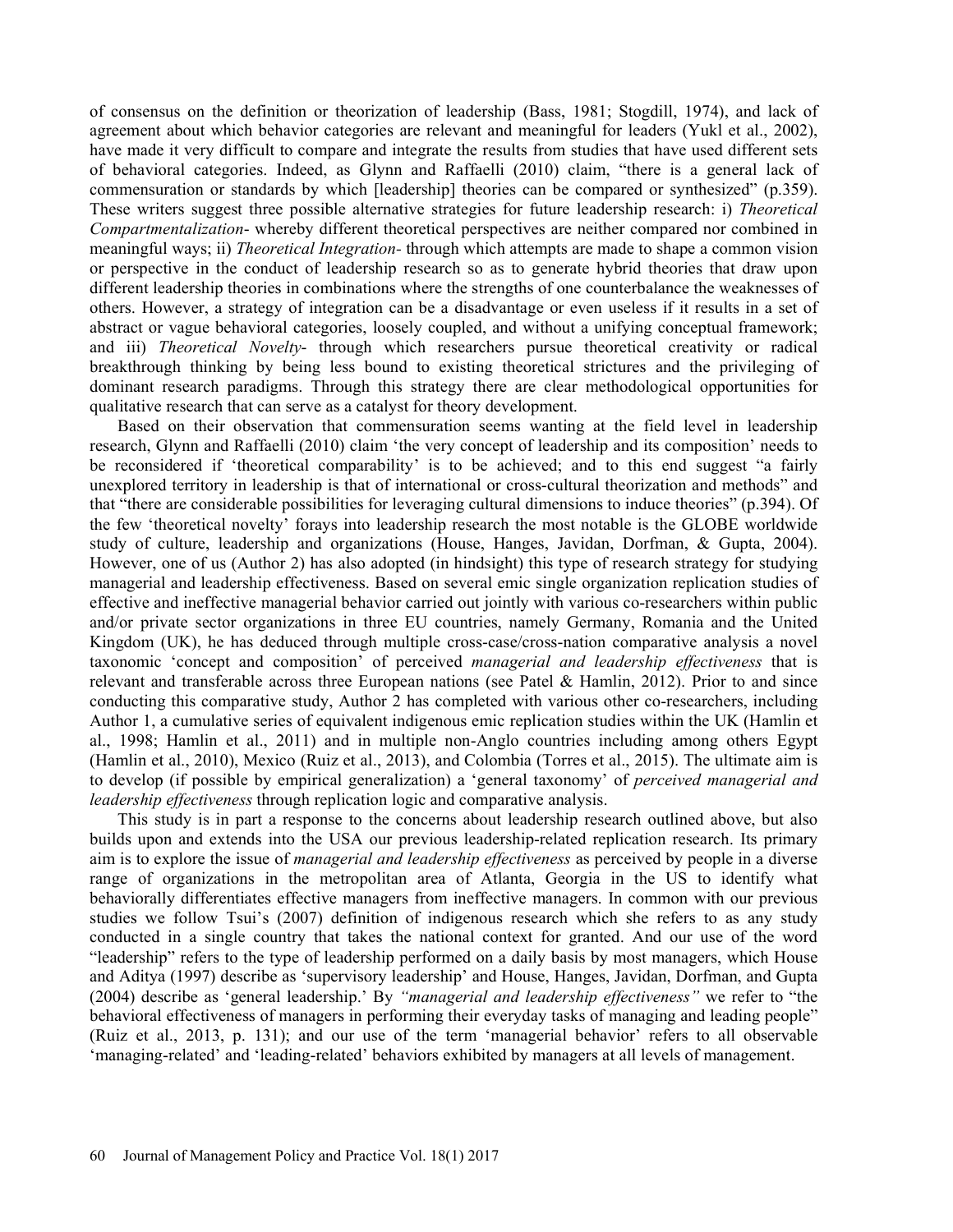#### LITERATURE REVIEW

Research on the topic of leadership effectiveness in the United States is extensive with significant numbers of empirical studies having been focused on identifying those leadership behaviors that improve employees' performance (Yukl, 2012). Thus, in this section we discuss the 'hierarchical taxonomy of leadership behavior' developed by Yukl (2012) which integrates 50 years of leadership research. In addition, we address the implications of Hofstede's (1980) and Trompenaars and Hampden-Turner's (1998) cross cultural studies with respect to the US, as well as the implications of the GLOBE study of culture, leadership and organizations in 62 societies that relate specifically to the US.

Yukl (2012) developed his taxonomy from various sets of effective leadership-related behaviors that emerged from research conducted almost wholly in the US from the 1950s through to the late 1980s/early1990s, and it groups indicative (effective) leader behaviors into four meta-categories: Taskoriented behavior, Relations-oriented behavior, Change-oriented behavior, and External leadership behavior. The task-oriented behavior category includes behaviors relating to the leader's (or manager's) ability to efficiently use resources and people. Examples of these behaviors include: planning, clarifying responsibilities and performance objectives, monitoring operations and performance, and problem solving. All of these behaviors have been found to have a positive correlation with managerial effectiveness (e.g., Kim & Yukl, 1995; Shipper, 1991; Komaki 1986).

The *relations-oriented* behavior category of the taxonomy includes those behaviors that encourage strong commitment to the mission and the organization, as well as the ability of the leader to foster an environment of trust and cooperation among the members of the organization. Specific relations-oriented behaviors include: supporting, developing, recognizing, and empowering (Yukl, 2012). All of these behaviors have been found to have a positive correlation with leadership effectiveness (Dorfman et al., 1992; Kim & Yukl, 1995; Shipper, 1991).

The *change-oriented* behavior category includes leadership behaviors that encourage innovation and adaptation to change. Specific change-oriented behaviors include: advocating change, envisioning change, encouraging innovation, and facilitating collective learning (Yukl, 2012). Studies provide evidence of these cited behaviors being related to effective leadership (e.g. Beer, 1988; Kim & Yukl, 1995; Edmondson, 1999).

The *external leadership* behavior category includes leadership behaviors that facilitate the access to outside information that could affect the organization as well as behaviors necessary to obtain resources, and promote the interest of the organization (Yukl, 2012). Specific external behaviors include networking, external monitoring, and representing. All of these behaviors have been found to have a positive correlation with leadership effectiveness (Kim & Yukl, 1995; Dollnger, 1984; Dorfman et al., 1992). This taxonomy proposed by Yukl (2012) integrates findings from previous studies on leadership, and it could assist in developing more inclusive theories of effective leadership.

Hofstede's (1980) cross cultural study also provides insight into managerial effectiveness in the US. The findings of his study suggest that those managerial practices that are responsive to the cultural dimensions of the US could be effective. He identified four main cultural dimensions: 'power distance.' 'uncertainty avoidance,' 'collectivism/ individualism,' and 'masculinity/femininity.' Hofstede's finding on 'power distance' indicates that the US scores low in this dimension, which suggests that US employees do not blindly follow orders. And indeed, the US is considered generally to be an egalitarian country where employees do not have a high tolerance for inequalities in the workplace. This low score on the 'power distance' dimension suggests that employees in the US are less willing to accept authoritarian managers when compared to employees from countries with high 'power distance' scores. Moreover, it suggests less hierarchical organizations where participative managers who use a more decentralized approach to decision making seem to work best for managing and leading employees.

In regards to 'uncertainty avoidance' which refers to the extent that individuals try to avoid ambiguous situations, the findings of Hofstede's study indicate that the US scores below average. The low score on this dimension suggests that employees in the US are more willing to take risks, are more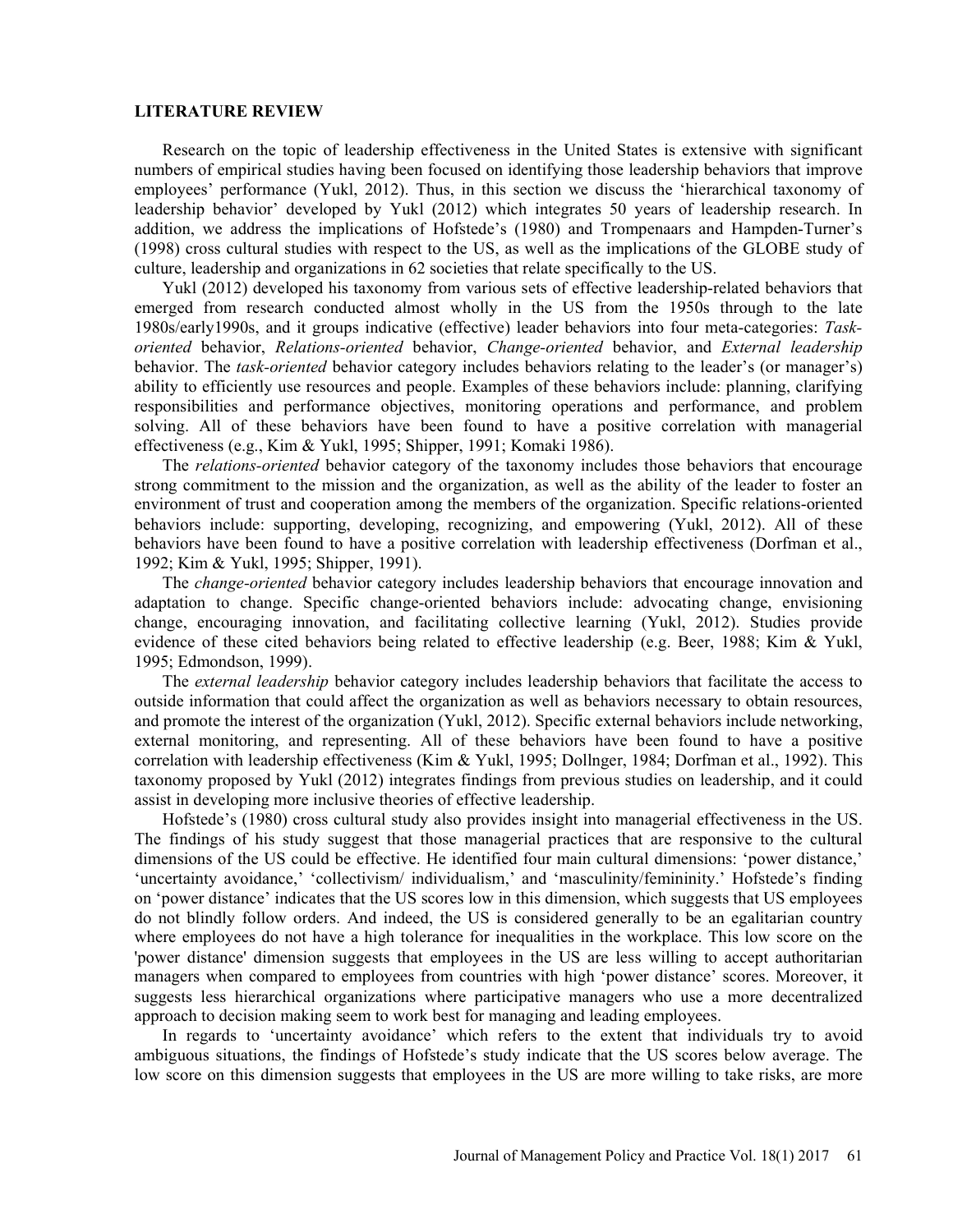ambitious, need fewer written rules and prefer more risk taking managers. As Luthans and Doh (2014) assert, managers in US organizations should encourage personnel to act on their own initiative.

Hofstede (1980) also found the US to score high on the cultural dimension of 'individualism' which refers to the extent that individuals look after themselves and immediate family only. The high score suggests that employees in the US tend to have greater individual initiative and take responsibility for their actions. Also, they expect promotions to be based on achievement rather than seniority; and that effective managers should meet these expectations.

In regards to the cultural dimension of 'masculinity/femininity' which refers to the extent to which individuals value money, success, and physical assets, Hofstede's study found the US to be high on the masculinity component. This finding suggests that in order to motivate employees in the US managers should place emphasis on physical rewards, money, advancement, and recognition.

Another study that provides guidance for effectively managing people in the US is the one conducted by Trompenaars and Hampden-Turner (1998). In this study, the authors explored the culture of 23 countries based on relationship orientations, some of which mirror Hofstede's cultural dimensions. For example, Trompenaars and Hampden-Turner found that the US is high on universalism which indicates that US people believe that practices should be applied the same, regardless of particular situations. This finding suggests that employees in US organizations expect their managers to be fair and not show favoritism towards certain employees. The authors also found in the US that relationships between managers and subordinates are very specific, meaning that managers should not expect to invade the private lives of their subordinates and should focus exclusively on work related issues. In addition, and similarly to Hofstede's study, Trompenaars and Hampden-Turner found that employees in the US are achievement oriented which suggests that managers should promote them based on achievement rather than relationships or seniority (Luthans & Doh, 2014).

The GLOBE study (House et al., 2004) also provides insight into managerial practices that could be most effective in the US cultural context. Its findings suggest that effective general managers of private companies in the US should exhibit behaviors such as charisma, participative leadership, and team orientation. In addition, they should avoid self-protective behaviors (conflict inducer, face saver, selfcentered, status-conscious) and autonomous behaviors (independent, individualistic, and self-centric) because such behaviors can potentially inhibit effective leadership (Center for Creative Leadership,  $2013$ ). It is important to note that the GLOBE study focused on the "strategic leadership" of general (top) managers, and not on the "supervisory leadership" or "general leadership" as performed on a day-to-day basis by most managers at all different levels of management in the organization (House et al., 2004).

While the aforementioned studies provide insight into practices that could lead to 'managerial effectiveness' and 'leadership effectiveness' in the US, they do not directly address the question: 'What behaviorally differentiates effective managers from ineffective ones?,' nor do they provide conclusive results about the specific behavioral practices that lead to effective leadership. As Yukl et al., (2002, p. 15) assert "a major problem in research and theory on effective leadership has been the lack of agreement about which behavior categories are relevant and meaningful for leaders." And as Glynn and Rafaelli (2010, p. 394) claim, there is a need, perhaps, "to reconsider the concept of leadership and its behavioral composition across persons, roles, and situations" within and across various organizations, organizational sectors and nations, not least, we suggest, within the US. In a small way our study in the US cultural context attempts to address these concerns regarding the lack of 'agreement' and 'commensuration' by identifying a contemporary 'lay theory' (Cammock, Nilakant, & Dakin, 1995) of '*perceived managerial* and leadership effectiveness' that is commensurate with equivalent 'lay theories' identified in the cultural contexts of other countries, and which, therefore, can potentially be compared and synthesized to generate a 'universalistic' mid-range theory.

#### THEORETICAL FRAMEWORK

Our study is grounded in the *Implicit Leadership Theory*. According to this theory, employees have their own expectations about what constitutes effective and ineffective leadership (Eden & Leviathan,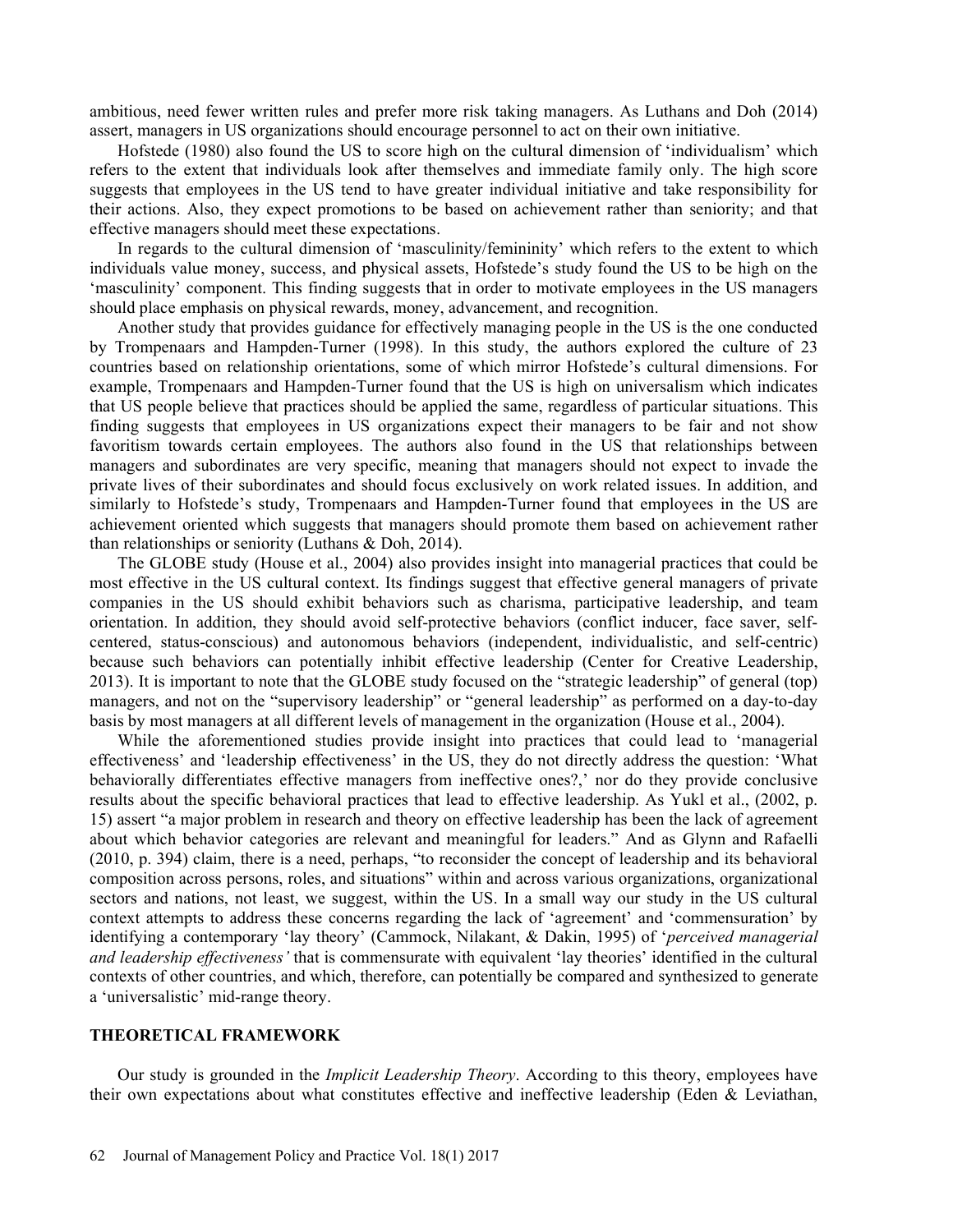1975). Individuals make use of their theories of effective and ineffective leadership to process their experiences at work (Shaw, 1990). Subordinates evaluate the effectiveness of the behavior of the manager based on how well the behavior exhibited by the manager fits with the implicit leadership theory that the subordinate holds about the manager (Cantor & Mischel, 1979). The better the fit between the implicit leadership theory held by the subordinate (perceiver) about how the manager should behave and the behavior of the manager, the more likely that the manager will be perceived as effective or ineffective.

Moreover, the subordinate's perception of the manager's behavior is influenced by the culture of the organization (Gerstner & Day, 1994) and the national culture (Helgstrand & Stuhlmacher, 1999). Hence, subordinates from different cultural backgrounds may perceive the effectiveness of the same manager/leader in different ways (Chong  $\&$  Thomas, 1997). Inconsistencies between the manager's and the subordinate's implicit theory of leadership may lead to workplace dissatisfaction, and therefore, have an adverse impact on the organization (Engle & Lord, 1997). RESEARCH PURPOSE AND QUESTIONS

As previously indicated, our indigenous managerial behavior study in the US is a replication of earlier studies conducted by Author 1 and Author 2 with various indigenous co-researchers in a range of culturally diverse countries. Consistent with our prior research the purpose of the present study was to identify how US employees, in the  $21<sup>st</sup>$  century, perceive and judge the behavioral performance/effectiveness of managers who they personally observe on a daily or regular basis. Following Hamlin (1988) who followed Latham and Wexley (1981), and consistent with our previous replication studies, we adopted the following definitions of effective and ineffective managerial performance: Effective Managerial Performance is "behavior which you wish all managers would adopt if and when faced with a similar circumstance;" Ineffective Managerial Performance is "behavior which, if it occurred repeatedly, or was seen once in certain circumstances, might cause you to begin to question or doubt the ability of that particular manager in that instance" (Ruiz et al., 2013, p.135).

The specific research questions addressed by the study were:

- 1. What managerial behaviors are perceived as effective by managers and non-managerial employees in a selected part of the US?
- 2. What managerial behaviors are perceived as least effective or ineffective by managers and non-managerial employees in a selected part of the US?

# RESEARCH METHODOLOGY AND METHOD

In conducting the present study we adopted the "managerial behavior approach" (Noordegraaf  $\&$ Stewart, 2000). This approach to manager/leader behavior research attempts to address the general question 'What do managers do?', and is characterized by (i) "an empirical focus on managers" and (ii) "analyzing the day-to-day behavior of individual managers" with the aim of developing "categories, concepts and theories on the basis of empirical evidence" (p. 429). Specifically, our study focused on collecting empirical data based on the observations of research participants (managers and nonmanagerial employees) who had personally observed managerial behavior manifested by managers in organizations where they worked in the US.

We used the critical incident technique (CIT) (Flanagan, 1954) to gather concrete examples (critical incidents-CIs) of effective and ineffective managerial behaviors. This technique was used in Hamlin's (1988) original study of managerial effectiveness and in his subsequent replication studies of perceived managerial and leadership effectiveness. CIT is considered to be one of the best research techniques to obtain data related to the performance aspects of managerial behavior (Borman & Brush, 1993), and also for subsequent comparative analyses across cases in order to demonstrate the external validity and transferability of findings (Chell, 2004). In addition, CIT offers the advantage of gathering more reliable data compared to other approaches in which participants are forced into a given framework. When using CIT, participants are free to express their perspectives using their own words.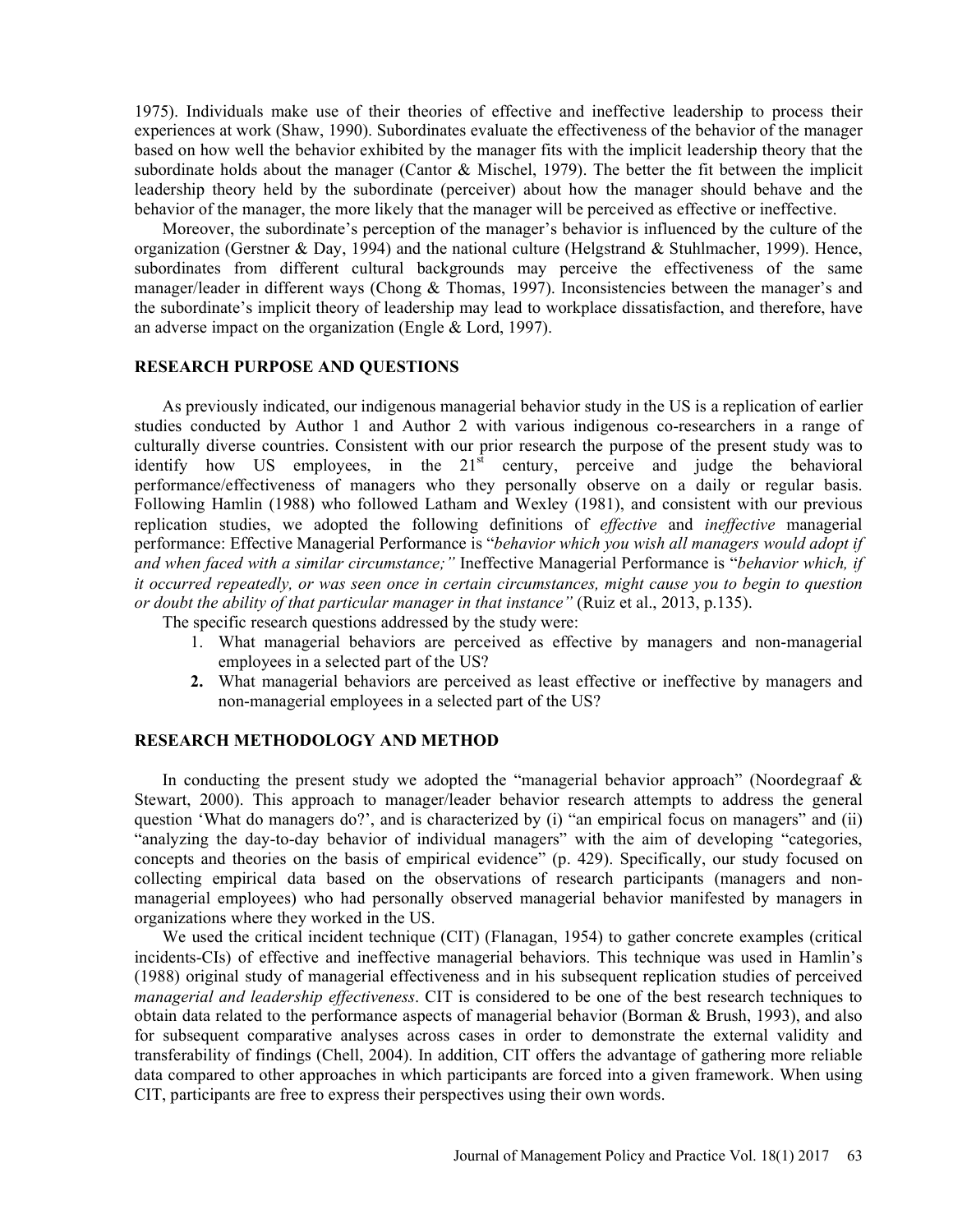#### Sampling

The study took place within that part of the U.S.A where two of us (Author 1 and Author 3) live and work. A convenience sampling strategy was adopted to obtain an adequate number of volunteers to act as research participants. A sample of 81 participants was secured which included 19 managers and 62 nonmanagers drawn from 30 private, 46 public, and 5 non-profit organizations located in the metropolitan area of Atlanta, Georgia. In terms of their ethnicity, 35 were white and 46 non-white, and of these 31 were male and 50 female aged between 20-29 years  $(n=65)$ , 30-39 years  $(n=9)$ , 40-49 years  $(n=6)$ , and  $50-59$  (n=1).

#### Data Collection

To collect our empirical data we used a Web online survey that offered respondents anonymity, decreased the risk of research bias, and which could be completed by the participants at their convenience. As claimed by Saunders, Lewis, and Thornhill, (2007, p. 343) "the relative anonymity of online interrogations facilitates more open and honest responses, in particular with regards to sensitive issues." Online surveys offer the advantage of getting access to a diverse and large population in different business sectors, and were used by Author 2 in a previous replication study on managerial and leadership effectiveness conducted in Germany (Patel et al., 2009). The researchers of this German study found that collecting CIs through online surveys can be as efficient as face-to-face interviews when respondents are given clear instructions.

Following Hamlin's (1988) original study on managerial effectiveness and later replication studies of perceived managerial and leadership effectiveness, prior to participation in the study, participants were instructed on the aim of the research and what was expected to be accomplished. They were asked to describe in an online survey five incidents of specific effective managerial behavior and five incidents of specific ineffective managerial behavior which they have personally observed within the past six to twelve months. The CIs could relate either to behavior exhibited by managers above them, at the same level, or below them, in the organizational hierarchy. Those participants who were themselves managers were instructed not to describe behaviors based on their own managerial practice, but only those of other managers in the company where they worked. All were required to answer three questions relating to each CI offered, as follows: i) What was the background situation, circumstance or context that led up to the managerial practice you have in mind? ii) What exactly did the subject manager do or not do that was either effective or ineffective? iii) How was the managerial practice that you have described an example of 'effective' or 'ineffective' management performance? Participants were advised that the time required to complete the survey would be approximately 1 hour, and for illustration they were given an example of a CIT data strip (background-critical incident-consequence/outcome) for a typically described 'effective' and 'ineffective' managerial behavior.

#### Data Analysis

In accordance with Hamlin's (1988) original study and further replication studies on managerial and leadership effectiveness, the analysis of the critical incidents obtained from the CIT respondents consisted of a four-stage procedure. In Step 1 (Usable incident identification) each collected CIT data strip was examined to check that a specific observed managerial behavior had been described and that it conformed to the definition of a critical incident. If it did not, that CI was not used for any further analysis. In Step 2 (Concept identification) each usable CI was subjected to a variant of inductive content analysis involving open coding conducted at the semantic level of analysis to identify its unit(s) of meaning and salient concept(s) (Flick, 2002; Strauss & Corbin, 1990). Where a CI contained two (or more) units of meaning, these were disentangled and separated to form two (or more) discrete coded critical incidents (CCIs). In Step 3 (Category identification) the CCIs were subjected to second level content analysis involving axial coding, also conducted at the semantic level of analysis. Using a form of card-sorting technique the CCIs were examined for evidence of *sameness*, *similarity*, or an *element of congruent meaning*; and then grouped accordingly into the maximum number of discrete behavioral categories. Sameness was deemed to exist when the sentences or phrases used to describe two or more CCIs were identical or near identical.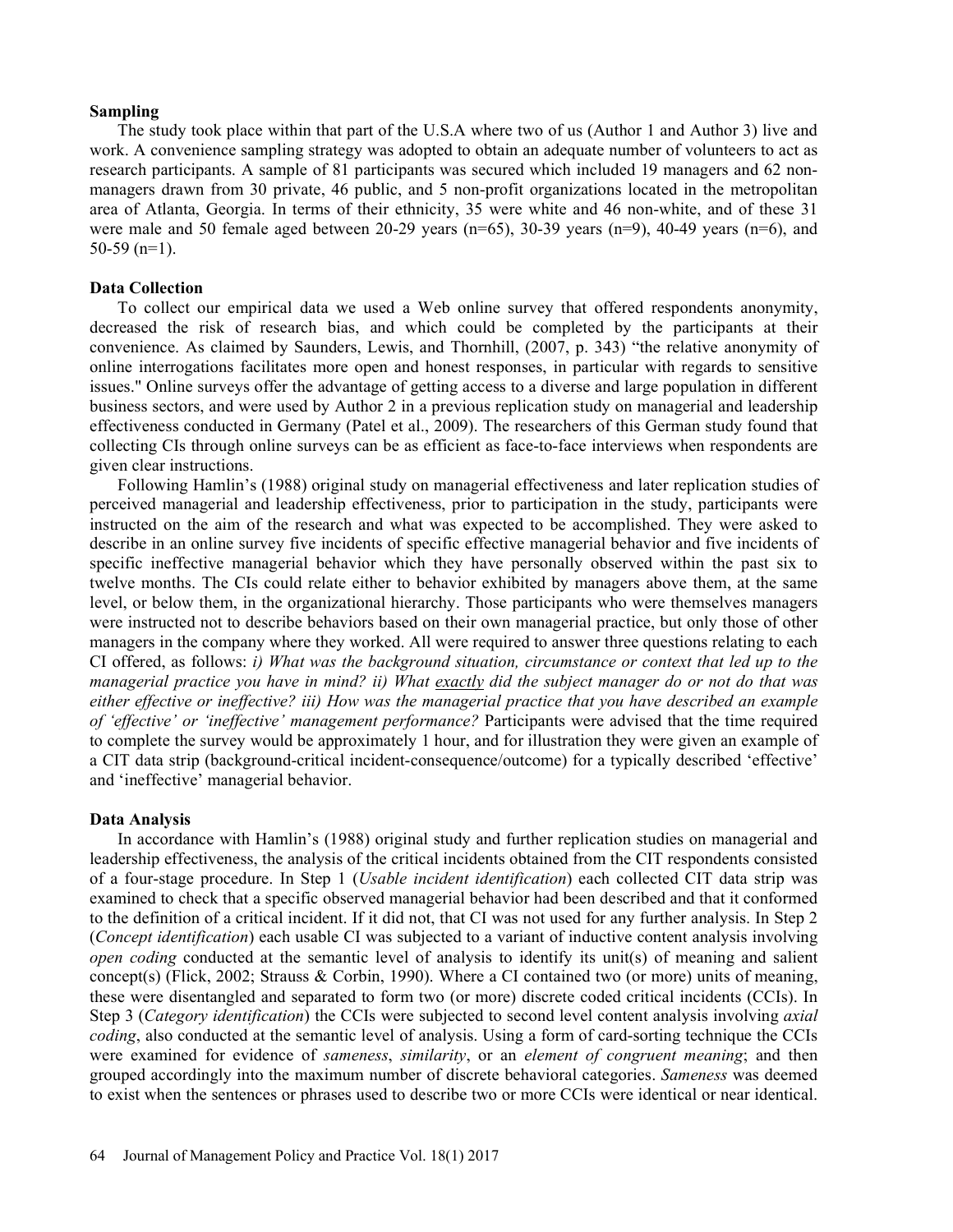Similarity was deemed to exist when the CCI sentences and/or phrases were different but the basic meaning was the same. Congruence existed where there was an element of sameness or similarity in the meaning of certain phrases and/or key words. Each deduced behavioral category was analyzed, interpreted, and labeled with a behavioral statement (BS) describing, in essence, the meaning held in common with all of the constituent CCIs. The BSs were derived either by selecting one representative verbatim CCI or creating a compound statement from the group of constituent CCIs. In Step 4 (Core category identification) the derived BSs were subjected to third level content analysis involving selective coding in search of sameness, similarity or congruence of meaning at a higher level of abstraction (Flick, 2002). The aim was to identify and elaborate broader 'core' behavioral categories around which the BSs could be grouped and integrated using the same procedure as used for the axial coding.

#### **RESULTS**

As a result of the Web online survey interviewing a total of 392 critical incidents (CIs) were collected from the 81 research participants. Of these CIs, 11 had to be discarded at the Step 1 stage because of lack of clarity or absence of a discernible specific managerial behavior in the respective CIT data strip. Of the 381 usable CIs, 190 were concrete examples of positive (effective) managerial behavior, and 191 of negative (ineffective) managerial behavior. The Step 2 open coding process led to the identification of 195 and 193 positive and negative CCIs of which respectively 193 and 187 were convergent in meaning to a greater or lesser extent with one or more other CCIs. The Step 3 axial coding process led to the emergence of 36 positive and 38 negative behavioral categories/statements (BSs) comprised of a minimum of 2 to a maximum of 10 CCIs (mean=5.14). And the Step 4 *selective coding* of these BSs resulted in the emergence of 10 positive (effective) and 13 negative (ineffective) core behavioral categories (CBC's) which we refer to as behavioral indicators of perceived managerial and leadership effectiveness (see Table 1).

#### TABLE 1 CORE BEHAVIORAL CATEGORIES (CBCS) AND UNDERPINNING BEHAVIORAL STATEMENTS (BSS)

#### Positive (effective) CBCs and BSs 1) Sets clear standards, schedules work effectively, and monitors/controls staff performance and behavior

P1) Manager schedules work in a way that ensures everyone is occupied and/or is flexible with the work schedule and staff time keeping provided all work is done (2 CCIs)

P2) Manager sets clear standards for staff performance and behavior, communicates them clearly, and actively ensures that staff perform to those standards (7 CCIs)

P4) Manager addresses problems with employees whose behavior or performance is below standard by taking action to help them improve their performance in a supportive way (6 CCIs)

P5) Manager confronts staff whenever they are unexpectedly late for work and/or have not turned up to fulfill a commitment (8 CCIs)

P9) When a member of staff uses foul or abusive language, and/or says bad things of other people, the manager immediately addresses the situation and confronts the person in a private setting (3 CCIs)

P10) Manager actively monitors and controls staff who are idle, who underperform, and/or who exhibit behavior that is below standard, and gives disciplinary warnings if required (6 CCIs)

P11) Manager confronts staff who violate/abuse company policies/rules/procedures and takes corrective action, including reminders to them and their colleagues about the proper protocols to be followed (9 CCIs)

2) Quickly addresses and resolves problems, and/or takes action to prevent problems arising P6) Manager reacts/steps in quickly to solve problems experienced by customers caused by mistakes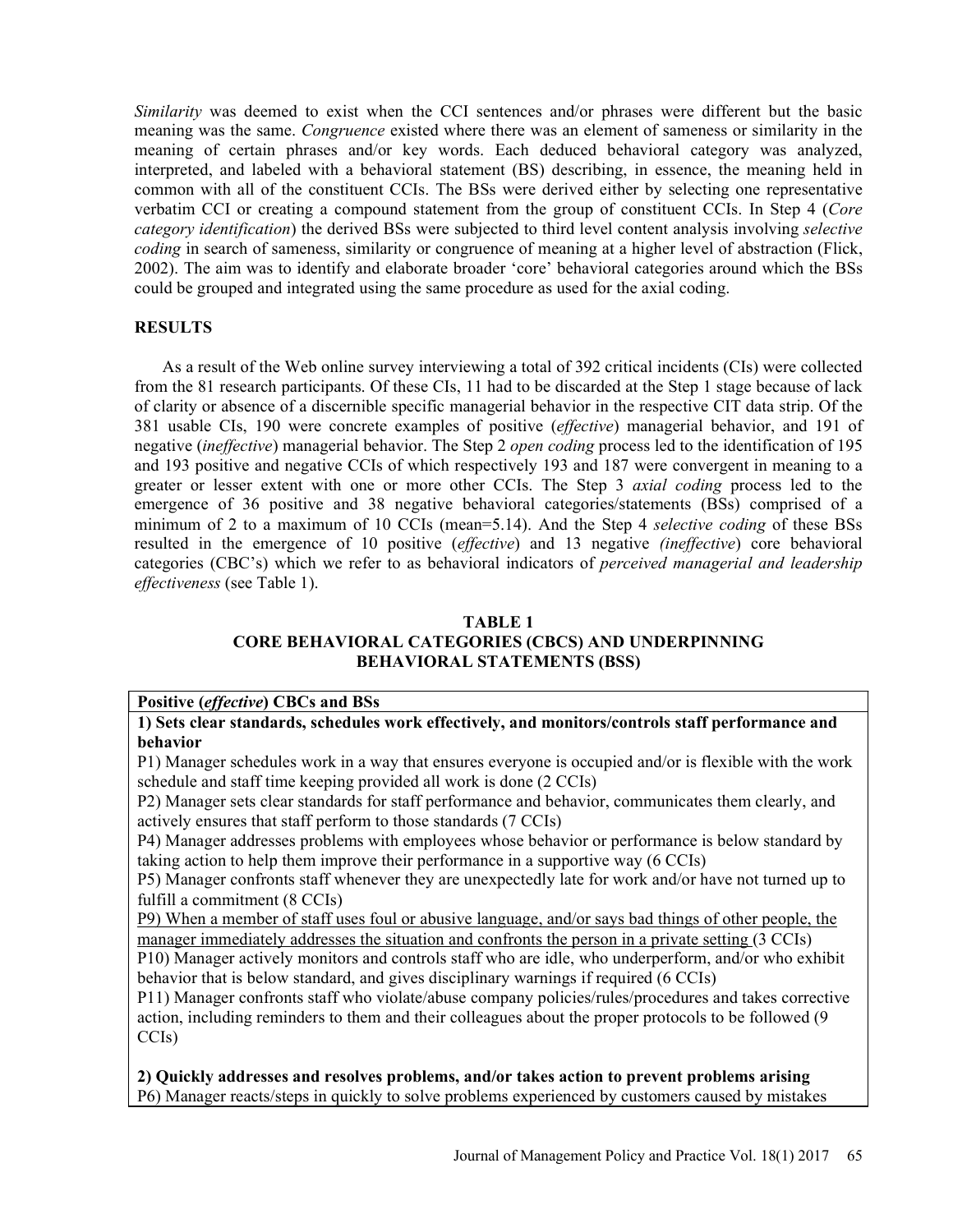made by staff or by other factors, and arranges for them to be fixed (9 CCIs)

P8) Manager addresses a customer's complaint by listening, apologizing, satisfying and then thanking the customer (6 CCIs)

P 12) Manager handles effectively situations where shoppers are caught stealing items or money (2 CCIs)

P14) When addressing conflict and problematic interpersonal issues that arise among employees (verbal or physical), the manager listens to both sides of the story before taking action to resolve and/or settle the situation. (5 CCIs)

P15) Manager listens to the complaints of staff about other staff members and then addresses the issues accordingly (3 CCIs)

P16) Manager anticipates and proactively takes action to prevent potential problems arising (5 CCIs)

# 3) Helping, supporting and guiding staff

P7) Manager helps/supports employees deal with problem issues arising with their customers or clients (5 CCIs)

P17) Manager gives practical help to staff in addressing/solving problems, handling difficulties, and/or correcting their mistakes or errors (9 CCIs)

P20) When manager learns directly from members of staff or indirectly via a third party that they are having difficulty in performing their tasks/roles correctly, or that they want feedback on their

performance, he/she takes action to provide guidance and/or instruction as appropriate (6 CCIs) P21) When members of staff make a mistake, the manager jumps in to minimize any damage and then helps them learn from their mistakes (10 CCIs)

P22) When unexpectedly members of staff become overloaded/over extended the manager gives support by personally 'lending a hand' to get all the work done (5 CCIs)

P25) Manager listens with understanding when an employee reports a mistake and quickly provides support or guidance to help resolve or minimize any potential damage (8 CCIs)

P26) Manager is very open to listening and responding to staff *[work or personal] concerns and/or* requests for help (4 CCIs)

# 4) Recognizing and rewarding staff for good performance

P18) Managers rewards staff who exceed what is expected of them (3 CCIs)

P19) Manager recognizes the good work of his/her employees, shows his/her appreciation, and thanks them (7 CCIs)

# 5) Reprimands staff in private

P9) When a member of staff uses foul or abusive language, and/or says bad things of other people, the manager immediately addresses the situation and confronts the person in a private setting (3 CCIs) P20) When manager leams directly from members of staff or indirectly via a third party that they are<br>performance, hexing difficulty in performing their tasks/oresect/sure or retail they want feedback on their<br>performance,

# 6) Shows care and concern for staff well being

P26) Manager is very open to listening and responding to staff [work or personal] concerns and/or requests for help (4 CCIs)

P27) Manager shows understanding, kindness and forbearance when employees report they have made a mistake (10 CCIs)

P28) When an employee is off work for reasons of ill health, manager takes an interest and wishes them well (2CCIs)

P29) Manager is empathetic when staff need some flexibility and/or time off from work for medical or exceptional domestic reasons (e.g. an injury or death in family) (3 CCIs)

P30) Manager ensures employees are made aware of safe ways of working and/or ensures they are always in a safe area at work (5 CCIs)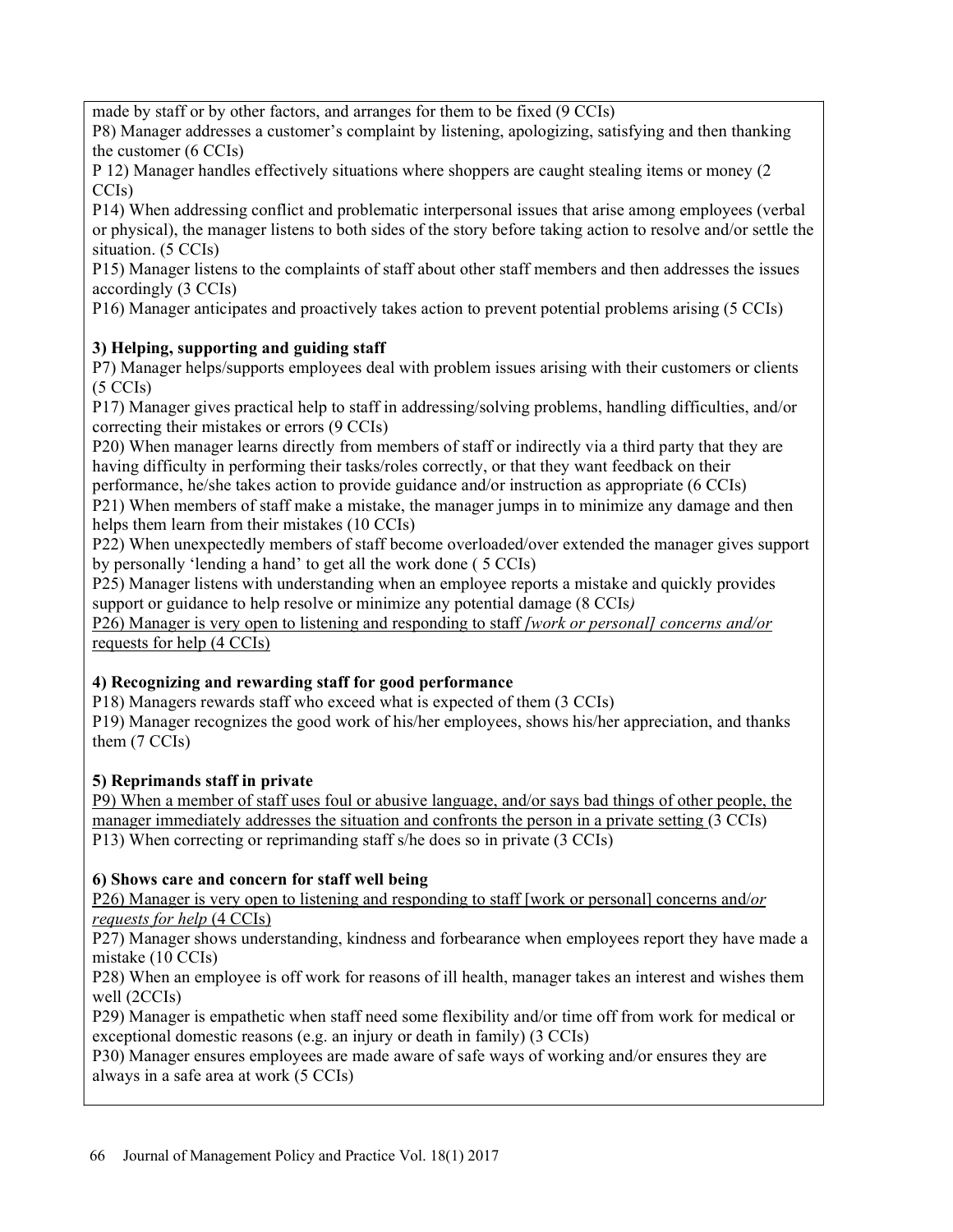# 7) Comes to the defense of staff under threat from outsiders

P23) When his employees are complained about by outsiders (customers or other managers), the manager consults with/listens to their side of the story to find out all of the facts (2 CCIs) P24) When employees are subjected to rude/abusive/disrespectful behavior and/or racial slurs from customers, or are in some other confrontation with them, the manager takes over the conversation and handles the customer in their defense (7 CCIs)

#### 8) Actively facilitates the training and development of staff

P31) Manager proactively identifies the learning needs of employees in their present job and arranges for more training as necessary (4 CCIs)

P32) Manager personally trains/guides his/her staff and shows them how best to perform tasks (5CCIs)

P33) Manager shows an interest in the personal growth/education and career development needs of staff, and if necessary allows some flexibility in their working arrangements (6 CCIs)

9) Actively listens to and seeks the ideas/suggestions of staff in decision making/problem solving P34) Manager is open and listens to the ideas/suggestions of employees, and acts on them (6 CCIs) P35) Manager actively seeks the views, ideas and suggestions of staff to inform the making of a decision and/or solving a problem (3 CCIs)

#### 10) Communicates well with staff and keeps them informed on planned organizational changes that will affect them

P3) Manager explains to and educates staff on new policies, processes and procedures (5 CCIs) P36) Manager communicates well with staff and keeps them informed on matters that affect them (4 CCIs)

#### Negative (ineffective) CBCs and BSs

# 1) Poor work scheduling, direction, judgment, and control

N1) Manager develops work schedules without a good feel [understanding] of the employees' individual strengths/preferences, and/or does not develop the schedules on time or at all (2 CCIs)

N4) Manager fails to give to employees clear, precise, timely (or even any) orders, instructions or directions on what is required of them (4 CCIs)

N5) Manager runs meetings in such a way that time is wasted and/or issues are never resolved (2 CCIs) N7) In attempting to save money manager exhibits poor judgment and makes bad decisions that have damaging consequences (e.g. hiring unqualified people; installing cheapest outlets)(3 CCIs)

N9) Manager tolerates the laziness, under performance, bad behavior, and/or misdemeanors of various employees, and takes no action to get them to perform to standard or to discipline them (8 CCIs)

# 2) Overloads staff with work

N2) Manager sets unrealistic goals that are too high for staff to achieve (7 CCIs) N3) Manager loads staff with more work than can be achieved within the scheduled time, or within the normal working hours (9 CCIs)

# 3) Shows lack of concern for staff safety, health, personal well-being and home life

N12) Managers shows a lack of interest in ensuring the safety and health of employees, and takes no preventative action even when alerted to the potential risks (3 CCIs)

N13) Manager shows lack of sensitivity or empathy for employees who exhibit signs of undue stress or burn out, and/or are experiencing an unavoidable crisis at home (e.g. a sick child) and who seek time off or some understanding for being late for work (3 CCIs)

N16) Manager expects/requires staff to attend to work matters in their own private time and regardless of their personal lives (e.g. arrive at work 1 hour early; respond to emails/calls at weekends or on vacation, work 6 days/week) (3 CCIs)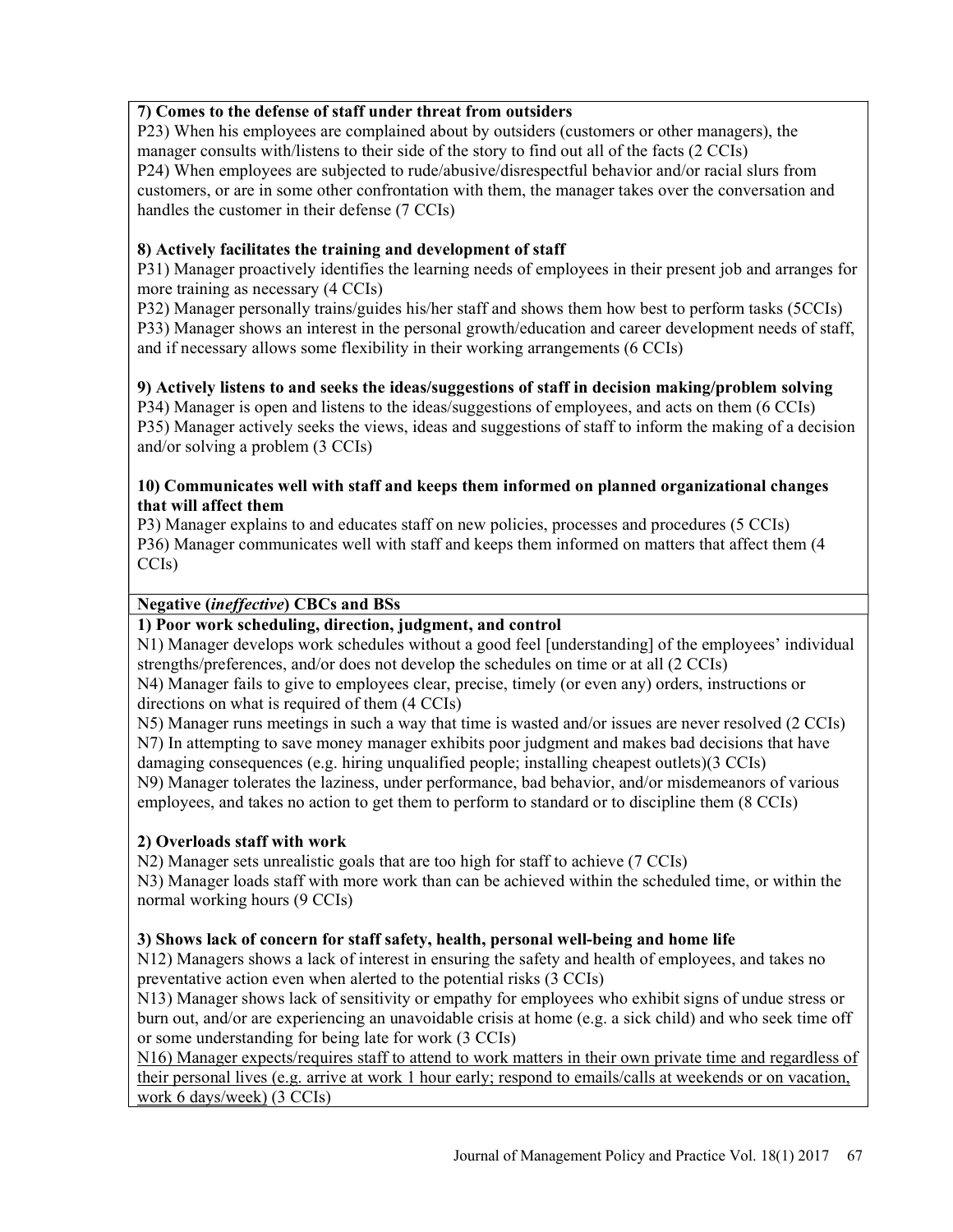N20) Manager shows intolerance of staff who are not feeling well, and/or when they fall sick and are offwork at home (e.g. threatening to cut their hours of work; highlighting the risk of losing their job) (4 CCIs)

# 4) Manages staff in an inappropriate autocratic and/or dictatorial non listening/consultative way

N14) Manager autocratically makes decisions, implements changes, and/or commandeers the staff of subordinate managers without prior consultation or agreement (3 CCIs)

N37) Manager shows an unwillingness to listen to employee explanations of problematic situations and/or to listen to their ideas, before challenging/rebutting them (6 CCIs)

N38) Manager attempts to secure staff compliance to his orders (or point of view), and/or to force staff to achieve their goals through the threat of penalties and/or of the possibility of being fired from their jobs (6 CCIs)

# 5) Is unfair, inconsiderate and/or inconsistent in the way staff are treated

N8) Without properly investigating or questioning the validity of accusations and/or complaints received from third parties about his employees, the manager immediately reprimands them and/or unfairly punishes them (6 CCIs)

N15) Manager treats employees unfairly and unequally in terms of work allocation, pay, and overtime requirement (4 CCIs)

N16) Manager expects/requires staff to attend to work matters in their own private time and regardless of their personal lives (e.g. arrive at work 1 hour early; respond to emails/calls at weekends or on vacation, work 6 days/week) (3 CCIs)

N17) Having previously agreed something with staff the manager will arbitrarily change his/her mind (3 CCIs)

N21) Manager sets bad example by expecting/enforcing staff to follow company rules, but then not following them himself (7 CCIs)

# 6) Exhibits selfish/ self-serving behavior

N18 )Manager exhibits favoritism by treating certain members of staff either better or more leniently than others (9 CCIs)

N19) Manager blames staff for problems caused by his/her own action or inaction (2 CCIs)

# 7) Gets angry and yells at staff

N10) When employees fail to achieve the output or to do so within the time requirements of their job, or they make a mistake/error, the manager gets angry and yells at them (10 CCIs)

N11) Manager exhibits a lack of emotional control by showing anger and yelling at people when s/he has had a stressful day, or is experiencing personal life problems, or when accidents occur at work whether caused or suffered by employees or customers ( 10 CCs)

# 8) Belittles and demeans staff in front of others

N22) When employees have made a mistake or error (or are just confused) the manager reprimands and/or belittles them in front of other people (i.e. fellow employees or customers) (5 CCIs) N23) Manager makes inappropriate, distasteful, offensive, or discriminating jokes or remarks at the expense of certain staff, and/or behaves in other ways that demean or makes them feel degraded (6 CCIs)

# 9) Exhibits slackness and procrastination

N6) Manager can be forgetful or too focused and thus lose track of what is going on (2 CCIs) N24) Manager exhibits a lack of key knowledge, skills, competence, and/or experience that subordinates expect their manager to possess. (4 CCIs)

N25) Either through forgetfulness or procrastination, the manager fails to do, or puts off doing what they said they would do (3 CCIs)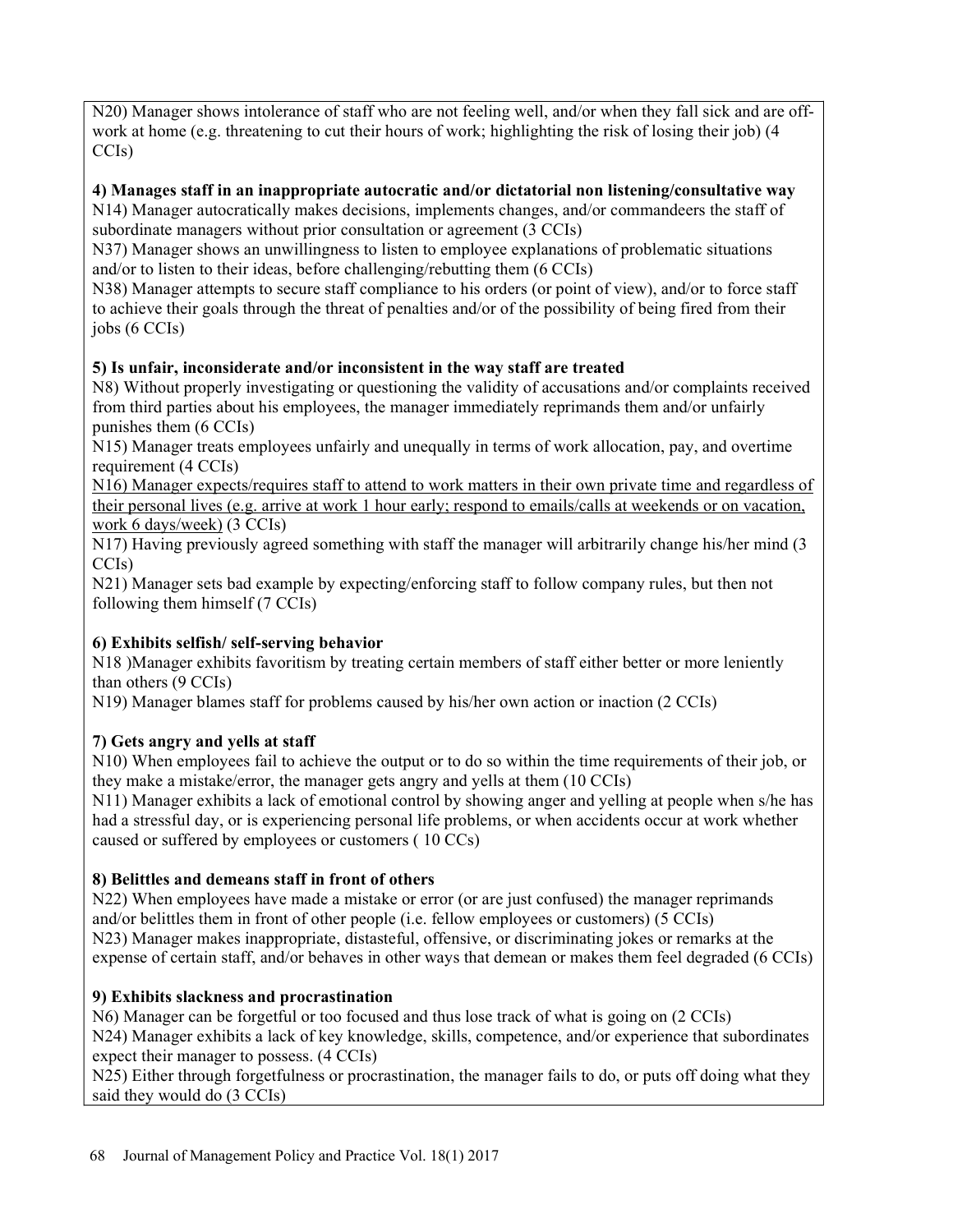10) Ignores and avoids addressing poor performance, interpersonal conflict or bad staff behavior N26) Manager turns a blind eye to and/or does nothing about employee harassment/bullying perpetrated by other employees (4 CCIs)

N27) Manager ignores concerns or complaints from staff regarding potentially serious work based issues (e.g. detected bad workmanship, faulty product; errors in documents; potential fraud), and either does nothing or suggests they close their eyes (6 CCIs)

N28) Manager takes no action to intervene/resolve interpersonal conflict taking place between employees, and/or avoids situations where confrontational argument might ensue (e.g. confronting poor performance/bad behavior of employees; presenting bad news to higher management) ( 6 CCIs)

# 11) Omits to provide staff with clear expectations and guidance, and/or provide feedback on their performance

N29) Manager omits to communicate to their staff the expectations they have of them (3 CCIs) N31) Manager deprives staff of feedback on their work, and/or to review their performance (3 CCIs) N32) When manager allocates new tasks to, or sets goals for employees, or requires them to change their

way of working, s/he does so without giving any guidance or guidelines on how to complete the tasks or achieve the goals, and/or any opportunity to ask questions to find out (7 CCIs)

# 12) Withholds information on changes affecting staff

N30) Manager makes changes that will affect staff without giving prior notice or only giving short notice (3 CCIs)

N35) Manager deprives or withholds employees of explanations and/or information that they need in order to understand and/or implement changes that affect them (7 CCIs)

# 13) Deprives staff of recognition/ reward for good performance and/or of needed help/support

N34) Manager offers no help to support employees struggling to fix a problem and/or to achieve their goals (3 CCIs)

N33) Manager shows no appreciation or recognition of employee abilities and successes, and/or exhibits unwillingness to reward employees for their extra effort or great performances (7 CCIs)

N36) Manager does nothing to support employees in situations where they are being given a hard time by or are in contention with third parties (e.g. with customers; other managers) (4 CCIs)

Note: The underlining indicate those BSs that underpin more than one CBC

Some or all of the behavioral elements of  $6$  of our 13 deduced negative CBC's describe acts of omission that are polar opposite in meaning to certain behavioral elements of 5 of the 10 deduced positive CBC's, as indicated by the underlined phrases constituting the juxtaposed CBCs in Table 2 which could be regarded as 'bi-polar' behavioral constructs. Thus, the result is an emergent 'lay model' of *perceived* managerial and leadership effectiveness relevant to one part of the USA, and comprised of 10 positive (effective) and 7 negative (ineffective) discrete behavioral indicators.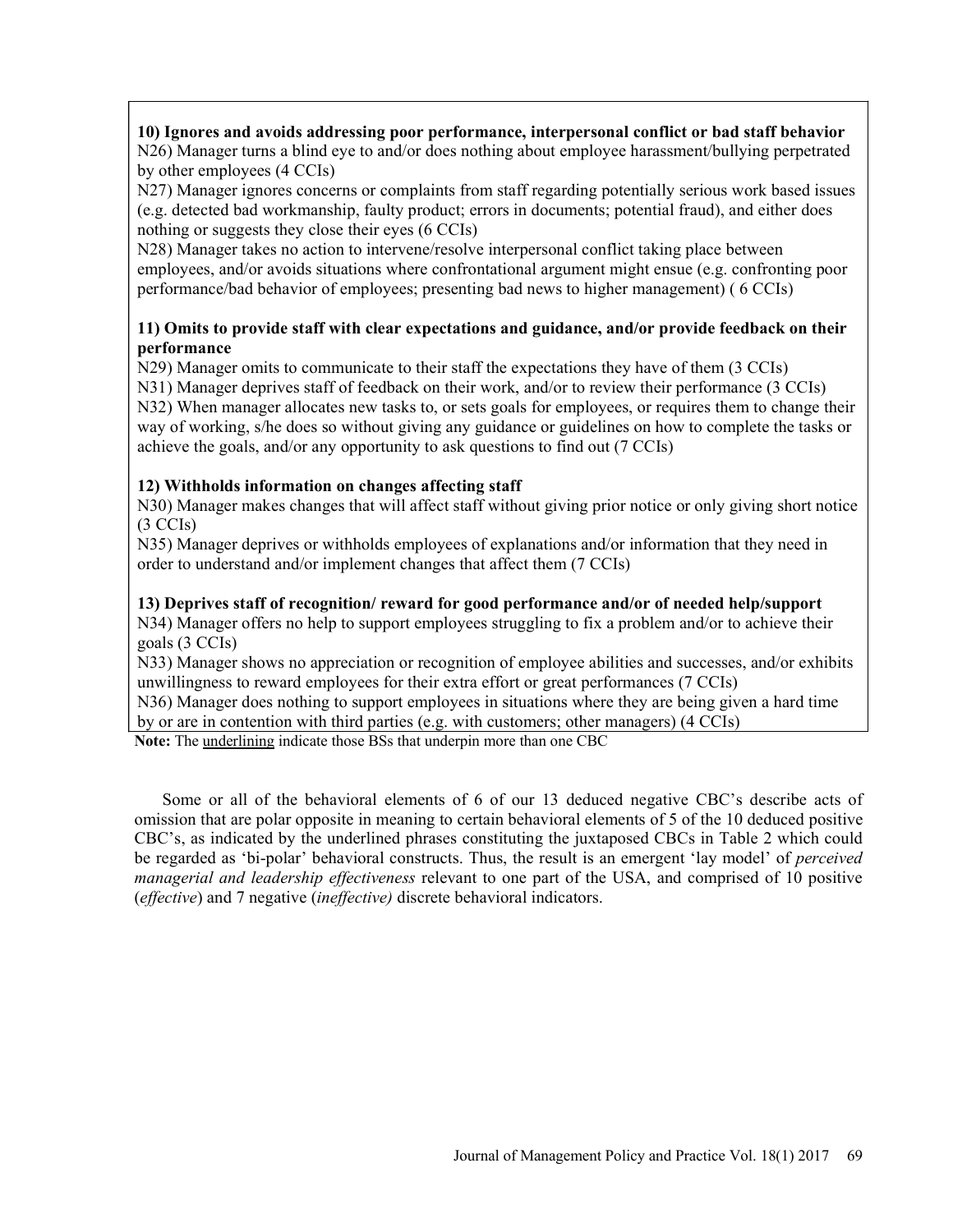# TABLE 2 AN EMERGENT US BASED 'LAY MODEL' OF PERCEIVED MANAGERIAL AND LEADERSHIP EFFECTIVENESS

| Positive (effective) behavioral indicators                                     | Negative (ineffective) behavioral indicators                                  |  |
|--------------------------------------------------------------------------------|-------------------------------------------------------------------------------|--|
| 1) Sets clear standards, schedules work effectively,                           | 1) Poor work scheduling, direction, judgment, and                             |  |
| and monitors/controls staff performance and                                    | poor control                                                                  |  |
| behavior                                                                       | 11) Omits to provide staff with clear expectations                            |  |
|                                                                                | and guidance, and/or provide feedback on their<br>performance                 |  |
|                                                                                |                                                                               |  |
| 2) Quickly addresses and resolves problems, and/or                             | 10) Ignores and avoids addressing poor                                        |  |
| takes action to prevent problems arising                                       | performance, interpersonal conflict, and/or bad                               |  |
|                                                                                | staff behavior                                                                |  |
| 3) Helping, supporting and guiding staff                                       |                                                                               |  |
| 4) Recognizing and rewarding staff for good                                    | 13) Deprives staff of recognition/ reward for good                            |  |
| performance                                                                    | performance and/or of needed help/support                                     |  |
|                                                                                |                                                                               |  |
| 5) Reprimands staff in private                                                 |                                                                               |  |
| 6) Shows care and concern for staff well being                                 | 3) Shows lack of concern for staff safety, health,                            |  |
|                                                                                | personal well-being and home life                                             |  |
| 7) Comes to the defense of staff under threat from                             |                                                                               |  |
| outsiders                                                                      |                                                                               |  |
| 8) Actively facilitates the training and development                           |                                                                               |  |
| of staff                                                                       |                                                                               |  |
|                                                                                |                                                                               |  |
| 9) Is open to and actively seeks the<br>ideas/suggestions of staff in decision |                                                                               |  |
| making/problem solving                                                         |                                                                               |  |
|                                                                                |                                                                               |  |
| 10) Communicates well with staff and keeps them                                | 12) Withholds information on changes affecting                                |  |
| informed on planned organizational changes that                                | staff                                                                         |  |
| will affect them                                                               | 2) Overloads staff with work                                                  |  |
|                                                                                | 4) Manages staff in an inappropriate autocratic                               |  |
|                                                                                | and/or dictatorial non listening/consultative way                             |  |
|                                                                                | 5) Is unfair, inconsiderate and/or inconsistent in                            |  |
|                                                                                | dealing with staff                                                            |  |
|                                                                                | 6) Exhibits selfish/self-serving behavior<br>7) Gets angry and yells at staff |  |
|                                                                                | 8) Belittles and demeans staff in front of others                             |  |
|                                                                                | 9) Exhibits slackness and procrastination                                     |  |
|                                                                                |                                                                               |  |
|                                                                                |                                                                               |  |

Note: The underlining indicates those parts of the juxtaposed positive and negative behavioral indicators that are 'polar opposite' in meaning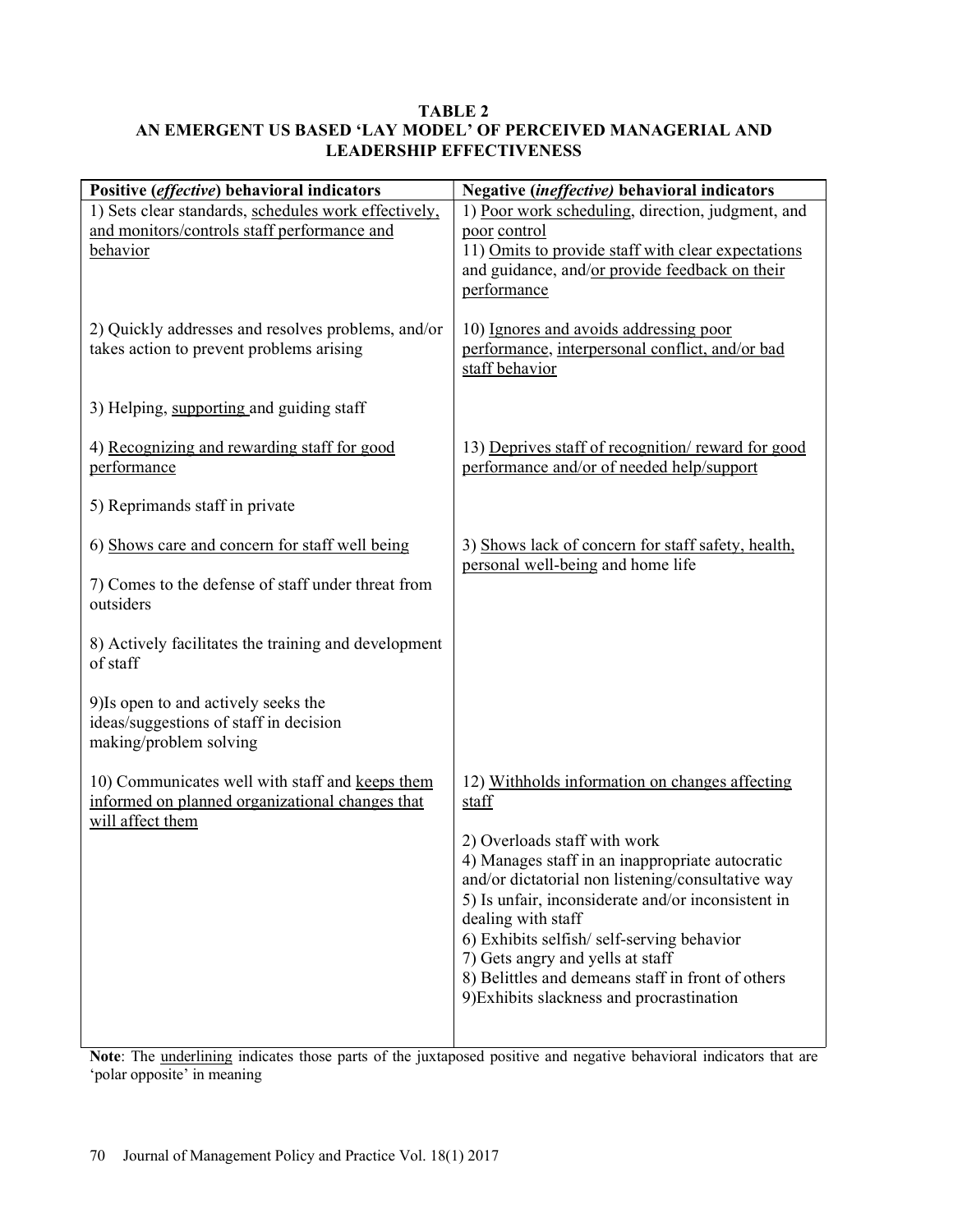#### TABLE 3 ILLUSTRATION OF THE CRITICAL INCIDENTS CONSTITUTING TWO BEHAVIORAL STATEMENTS (CATEGORIES)

#### Positive (Effective) Behavioral Statement P. 2) Manager sets clear expectations (work/attendance) (4 CIs)

The manager came down and let everyone know the importance of keeping the work place clean. He also set up a specific time in the day that everyone will go clean up their assigned area.

The manager gathered everyone to a meeting and informed everyone about the importance of keeping a clean warehouse. He also mandated a specific time during working hours that everyone has to go do the housekeeping and that is mandatory.

The manager informed every one of his expectations, that people are allowed some leeway in their start and stop time at work, so long as it is not abused.

Manager made a point that we were all supposed to be on time. In a serious but gentle tone of voice, the manager wanted us to be on time since he was on time.

#### Negative (Least Effective/Ineffective) Behavioral Statement N 17). Exhibits poor planning and self-organization (5 CIs)

The manager runs ineffective meetings. We hold meetings all the time to address issues that are never resolved.

Manager did not make a work schedule on time. She would forget to make next week's schedule and we would sometimes receive calls Sunday night about our Monday schedule.

Manager had the meetings but that didn't help the productivity of the organization. Employees didn't learn anything from the meetings because they were poorly managed and a waste of time

The manager would be too busy doing other things that he would lose track of his employees and take it for granted that everything was running smoothly.

My manager would lose track of orders not very often but it would happen, or he would forget.

Two examples of the relationship between BSs and the CIs from which they were derived are illustrated in Table 3, and typical CIT 'data strips' shown in Table 4.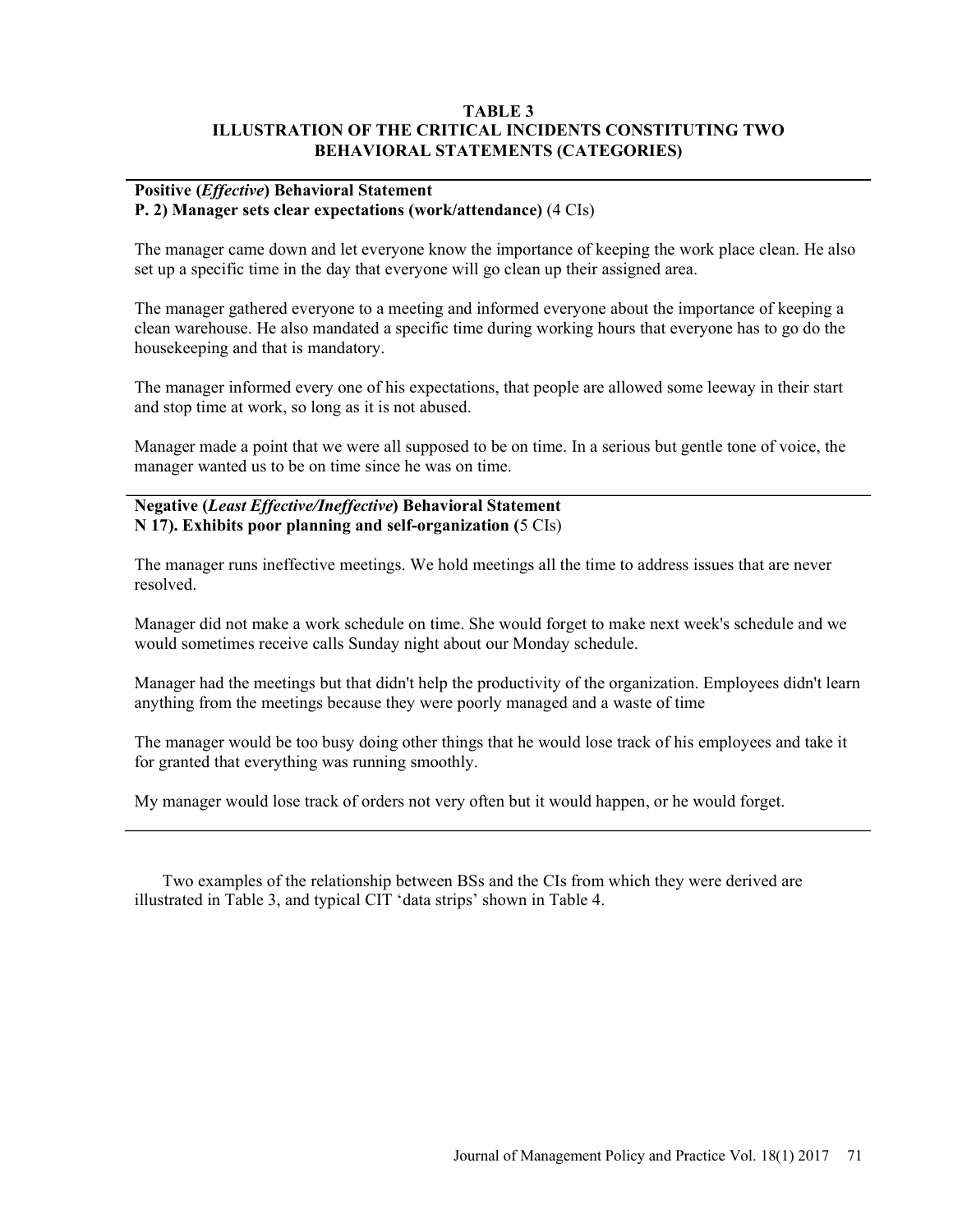| <b>Background</b>          | Critical Incident                  | Consequence                    |
|----------------------------|------------------------------------|--------------------------------|
| Informing manager of a     | The manager calmly explained       | It was effective behavior due  |
| mistake made with a money  | how to correct the mistake,        | to the kindness of the manager |
| order.                     | stating that it was a minor        | and their willingness to help  |
|                            | issue. The manager was             | the employee figure out how    |
|                            | smiling throughout the             | to solve the problem.          |
|                            | process, providing comfort in      |                                |
|                            | the situation.                     |                                |
| One employee not doing her | Several people pointed the         | Morale and productivity        |
| work and causing more work | problem out to the office          | continued to diminish.         |
| for others in the office.  | manager. The manager was           |                                |
|                            | afraid to say anything directly    |                                |
|                            | to the employee because of         |                                |
|                            | who her father was. She            |                                |
|                            | instead chose to hold an office    |                                |
|                            | meeting to address everyone.       |                                |
|                            | The person who was actually        |                                |
|                            | causing the problem did not        |                                |
|                            | think it related to her at all and |                                |
|                            | didn't make any changes.           |                                |

TABLE 4 EXAMPLES OF CRITICAL INCIDENTS WITH BACKGROUND AND CONSEQUENCE

These latter examples illustrate a background (situation) that prompted the manager to take action (critical incident), and also the consequence/outcome that resulted from the management's intervention, and which subsequently caused the participant to perceive and judge the action taken by the manager (critical incident) as effective or ineffective.

The findings of our empirical research suggest that  $21<sup>st</sup>$  century managers in one part of the USA are perceived effective when, for example, they: (i) set clear standards, schedule work effectively, and monitor/control poor staff performance/behavior, (ii) reprimand staff when necessary and in private, (iii) quickly address and resolve problems as well as taking action to prevent problems, (iv) give guidance and support to staff, (v) shows care and concern for staff well-being, (vi) come to the defense of staff who are being challenged/threatened by customers or outside managers, vii) take action in support of staff training and development, (viii) actively listens to and seeks the ideas and suggestions of staff when making decision and solving problems, and (ix) communicates well with staff and keeps them informed on planned organizational changes that will affect them. Conversely, they are perceived ineffective when, for example, they: (i) exhibit poor planning, direction, judgment and control, (ii) omit making clear their expectations and provide no feedback to staff on their performance, (iii) show a lack of concern for staff safety, health, and personal well-being, (iv) behave autocratically and dictatorially, (v) treat staff unfairly and without consideration, (vi) are inconsistent, self-serving, get angry, yell at staff, and belittle and demean them in front of others, (vii) exhibit slackness and procrastination, (viii) ignore or avoid addressing poor staff performance and behavior or conflict situations, (ix) deprive staff of key information, support, appreciation, recognition and reward, and  $(x)$  show unwillingness to listen to staff.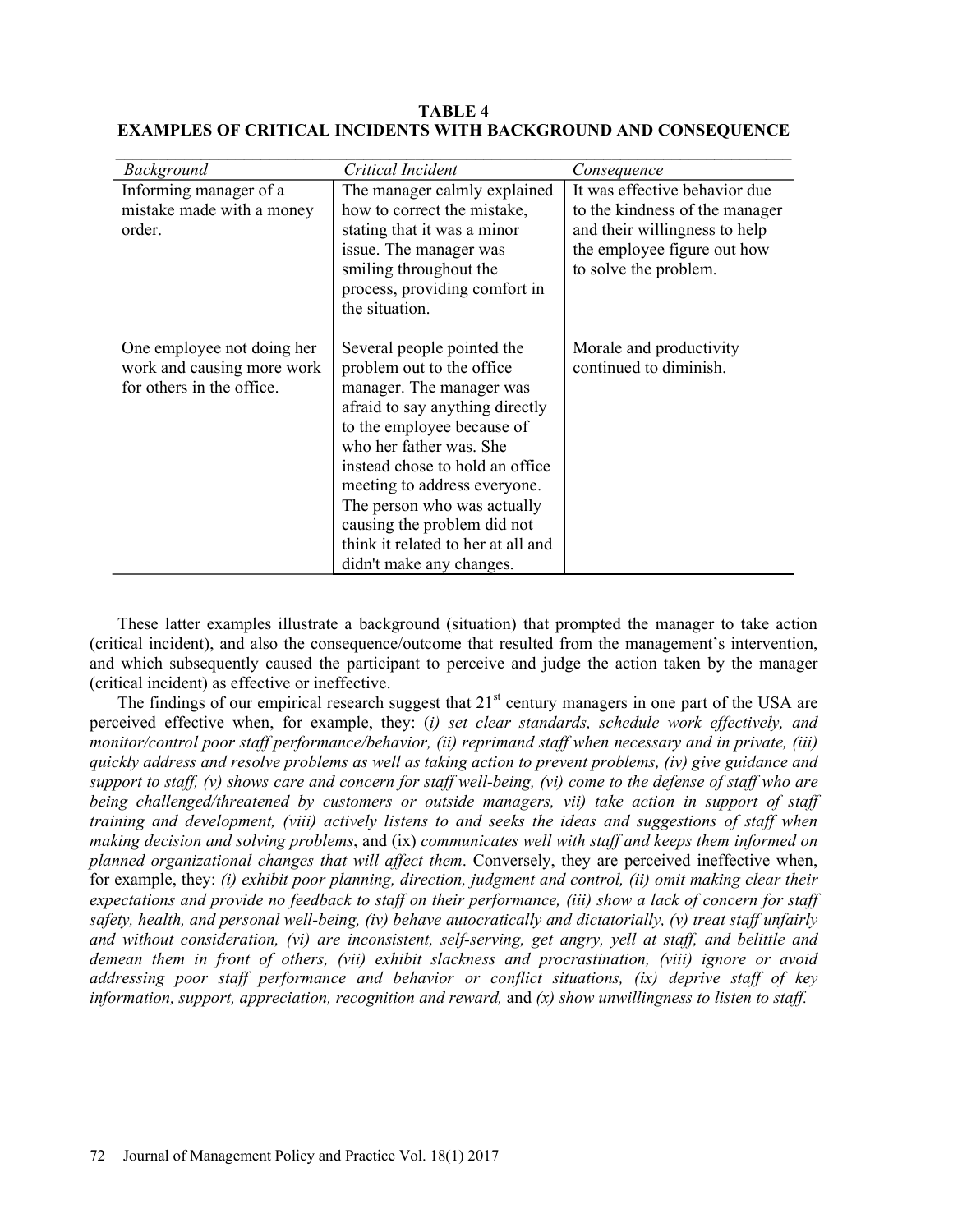#### **DISCUSSION**

Lu (1995) stated that "an effective manager has to consider behavior factors"  $(p. 45)$ . Our empirical study explored the behavioral determinants of managerial and leadership effectiveness as manifested in one part of modern day America. The findings provide only partial support for previous behavioral research on leadership effectiveness conducted in the US. For example, they lend support for just two of the four broad behavioral meta-categories constituting Yukl's (2012) hierarchical taxonomy of leadership behavior. Of our 36 derived positive (effective) BSs, 16 and 9 overlap in meaning with one or more of Yukl's 'indicative leader behaviors' undergirding his Task Oriented Behaviors and Relations-Oriented Behaviors meta-categories respectively. Specifically, task-oriented behaviors such as solving problems, clarifying responsibilities, and monitoring performance identified in Yukl's (2012) taxonomy as effective leadership behavior, were also identified by the research participants of our US study as managerial behaviors indicative of effective managers. Moreover, leader behaviors such as being supportive, developing employees, and providing reward and recognition which were identified by Yukl as indicative of relations-oriented behaviors that lead to effective leadership, were also identified in our study as managerial behaviors exhibited by effective managers.

However, the results of our supervisory leadership-related research do not lend empirical support for the Change-Oriented Behaviors and External Leadership Behaviors meta-categories constituting Yukl's taxonomy. None of our other identified positive (effective) BSs (n=11) are found to be convergent in meaning with any of the indicative leader behaviors undergirding these two meta-categories. This lack of convergence might be attributable to the limitation of the size of our sample of research participants, or even to the study location that necessarily was limited to the Atlanta, Georgia region of the U.S.A. However, we suggest the absence in our findings of *change-oriented behaviors* and *external leadership* behaviors may have been due to such leader behaviors having been remotely distanced from the everyday experiences of our particular research participants. As Holtz and Harold (2013) have argued, the relevance of some leadership responsibilities (e.g. formulating an inspiring vision) varies depending on a manager's level in the management/organizational hierarchy. If so, this is significant because it suggests only two of the four meta-categories constituting Yukl's (2012) hierarchical taxonomy contain and represent fundamental behaviors that are important at all levels of management within organizations. And this brings into question the 'universal' applicability of the 'concept of leadership and its composition' for all types of managers as represented by Yukl's taxonomy.

Our research results lend some support but also bring into question the extent of the current applicability of Hofstede's (1980) cultural dimensions in the U.S.A. For instance, the score of Hofstede's power distance' dimension for the US suggests that employees have low tolerance of inequalities in the work place, and that they are not willing to tolerate authoritarian managers. This claim is supported by the empirical evidence provided by the respondents of our study who perceived authoritarian managers as ineffective. Similarly, our research results support Hofstede's finding on 'masculinity' which suggest that employees in the US are motivated by financial compensation and recognition. However, our research results give cause to question the extent to which Hofstede's finding on 'uncertainty avoidance', which suggests employees in the US feel comfortable with ambiguity, is applicable in US organizations. Based on the CIT collected for our study, effective managers set clear directions and expectations, and provide clear guidance to achieve these expectations.

Our research results also lend support to Trompenaars and Hampden Turner's (1998) findings regarding the 'relationship orientation' of employees in the US which suggest that these employees have low tolerance for favoritism. Specifically, our findings indicate that US employees perceive unfairness and favoritism as infective managerial behaviors; and they also suggest that effective managers in the metropolitan region of Atlanta, Georgia, U.S.A. exhibit participative leadership and are team oriented. Interestingly, these findings are similar to the GLOBE study finding on effective strategic leadership which indicates that effective general (top) managers in US private sector organizations are participative and team oriented.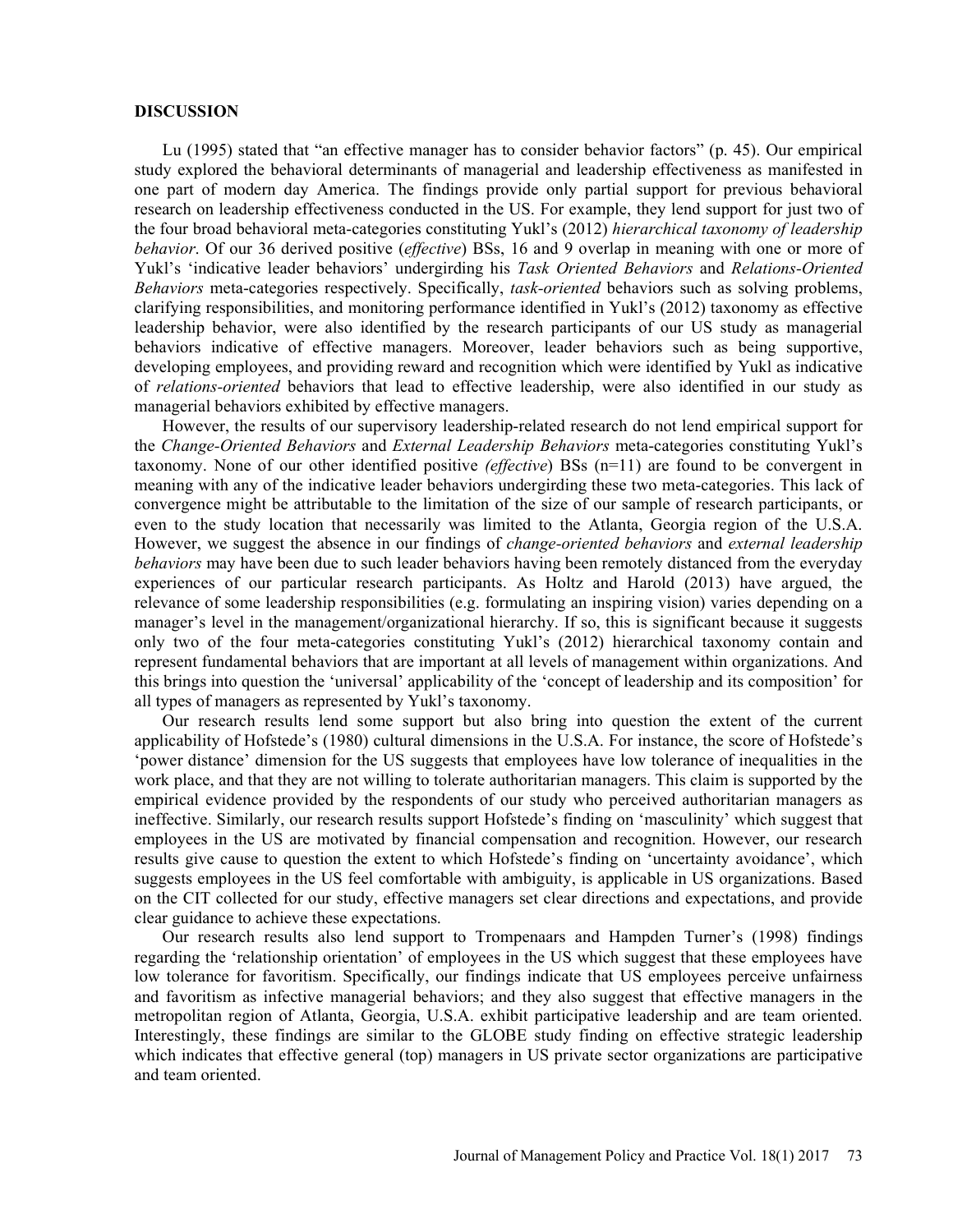The findings of our US study are highly similar to those resulting from the aforementioned previous replication studies of managerial and leadership effectiveness conducted by Author 1 and Author 2 with various other co-researchers in Mexico, Egypt, Germany, Romania and the UK. This suggests the likely existence of a set of effective and ineffective managerial behaviors that are common across culturally diverse countries; it also lends support to the notion that certain effective management/leadership practices are universal and applicable across cultures (Bass, 1996).

#### IMPLICATIONS FOR PRACTICE

By providing insight into how managerial and leadership effectiveness is perceived by US employees, our study could help domestic managers and international managers assigned to the US to have a better and more contemporary understanding of the expectations of the US workforce in regards to effective and ineffective management/leadership in the 21<sup>st</sup> century. Extant research indicates that alignment between the perception of managers and subordinates has a positive impact on the organization because it increases efficiency and employee satisfaction, and reduces costs (Anderson, Fornell, & Lehmann 1994; Crane & Crane 2000). Other studies show that developing good relationships between managers and subordinates will increase the productivity of the organization (Dodson 2006; Graen & Uhl-Bien, 1995). Therefore, it is important for managers to know how the managerial behaviors they exhibit are perceived by their subordinates and peers. By becoming more aware of how they are perceived by their constituencies (i.e. the people around them), managers will be in a better position to make the necessary adjustments to effectively manage and lead the workforce in the US. As indicated by Engle and Lord (1997), cognitive differences between what managers' and subordinates' respectively perceive as effective/ineffective managerial (leadership) behavior have the potential to result in job/employee dissatisfaction and thus have an adverse impact on organizational effectiveness and performance.

In addition, we suggest the findings of our study could be used by HR professionals of domestic and international companies to inform the design of management development programs created to enhance the managerial and leadership skills of their executives and managers. Furthermore, HR departments of multinational companies with operations in the US could use the managerial behaviors identified by our study when developing training programs to prepare expatriates to face the challenges of managing a workforce in the US. Research suggests that international managers' cultural adjustment is influenced by the degree to which they feel comfortable with the various elements of the culture of the host country (Shay & Tracey, 2009). Our findings could facilitate such expatriates with this adjustment process by providing guidance on those specific managerial (leadership) behaviors that are perceived effective by their US employees.

#### LIMITATIONS AND RECOMMENDATIONS FOR FUTURE RESEARCH

Our study has four main limitations. The first relates to the sample size. Although we planned to gather 500 or more critical incidents we were able to collect only 392 which means we did not reach a point of data saturation. Thus, there is the possibility that there are more behavioral categories that would have emerged with a larger sample of critical incidents. The second limitation of the study relates to the methodology. Although our qualitative research has provided rich information about perceived managerial and leadership effectiveness in one area of the US, we cannot generalize these findings to other regions and states of the US. Therefore we recommend for future studies the use of mixed method research' designs. For example, the behavioral statements (BSs) identified in a qualitative research component of a future replication study in the US could be used as a departure point to develop behavioral items for a survey questionnaire to be administered as part of a quantitative research component designed to demonstrate their external validity and generalizability across organizational and state boundaries. The third limitation of the study relates to the location of the participants in only one area of the US, which was the metropolitan area of Atlanta. Therefore, these findings cannot be generalized to the entire US. Hence, it is recommended that replication studies are conducted in other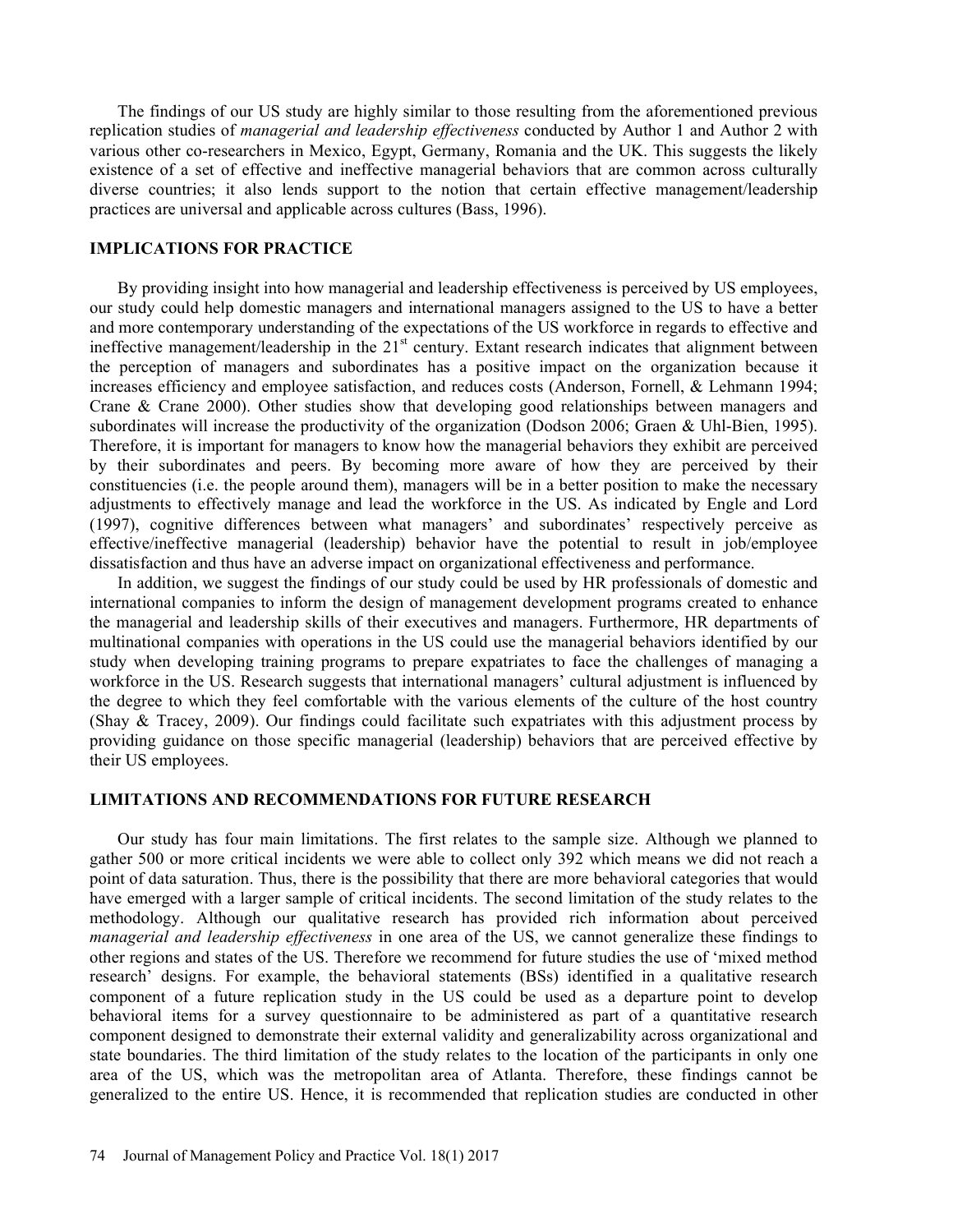major areas of the US. Finally, although our study included managerial and non-managerial employees, the number of managers and non-managers was not balanced. Therefore, we recommend that future replication studies should strive to include more balanced numbers of managers and non-managerial employees in the respective samples of research participants.

#### **CONCLUSION**

The purpose of our study was to identify what US employees perceive as the specific managerial behaviors that differentiate effective managers from ineffective managers. We used the critical incident technique to collect concrete examples of perceived effective and ineffective managerial behavior taking place within the context of selected organizations. The analysis of the 392 CIs that were gathered from 81 participants (managers and non-managerial employees) suggests that managers in one part of the US are perceived as effective when they show behaviors such as caring, understanding, supportive, team players, democratic, problem solvers, organized, fair-minded, and communicative.

Our findings are consistent with those of previous replication studies of managerial and leadership effectiveness conducted in a variety of countries including the UK, Mexico, Colombia, Egypt, Germany, and Romania, which lends support to those who theorize and attempt to demonstrate empirically the existence of the 'universally effective manager'.

#### **REFERENCES**

- Addis, M. (2003). Basic skills and small business competitiveness: Some conceptual considerations. Education & Training,  $45(2)$ , 152-161.
- Anderson, E. W., Fornell, C., & Lehmann, D. (1994). Customer satisfaction, market share, and profitability: Findings from Sweden. Journal of Marketing, 58(3), 53-66.
- Bass, B. (1981). Stogdill's handbook of leadership: A survey of theory and research. New York: Free Press.
- Bass, B. M. (1985). Leadership and performance beyond expectations. New York: Free Press.
- Bass, B. (1996). Is there universality in the full range model of leadership? International Journal of Public Administration,  $16(6)$ , 738-69.
- Bass, B. M., & Avolio, B. J. (1993). Transformational leadership: A response to critiques. In M. M. Chemers & R. Ayman (Eds.), Leadership theory and research: Perspectives and directions (pp. 49-80). San Diego, CA: Academic Press.
- Beer, M. (1988). The critical path for change: Keys to success and failure in six companies. In R. H. Kilmann & T. J. Govin (Eds.), Corporate transformation: Revitalizing organizations for a competitive world (pp. 17-45). San Francisco: Jossey-Bass.
- Borman, W. C., & Brush, D. H. (1993). More progress toward a taxonomy of managerial performance requirements. Human Performance, 6(1), 1-21.
- Burns, J. M. (1978). Leadership. New York: Harper and Row.
- Cammock, P., Nilakant, V., & Dakin, S. (1995). Developing a lay model of managerial effectiveness. Journal of Management Studies, 32(4), 443-447.
- Cantor, N., & Mischel, W. (1979). Prototypes in person perception. Advances in Experimental Social Psychology, 12, 3-53.
- Center for Creative Leadership (2013). Leader Effectiveness and Culture: The GLOBE Study, Retrieved from www.ccl.org/leadership/pdf/assessments/GlobeStudy.pdf
- Chell, E. (2004). Critical incident technique. In C. Cassell & G Symon (Eds.), Essential guide to qualitative methods in organizational research (pp. 45-69). London, UK: Sage.
- Chong, L. M., & Thomas, D. C. (1997). Leadership perceptions in cross cultural context: Pakeha and pacific islanders in New Zealand. The Leadership Quarterly, 8(3), 275-293.
- Crane, J. S., & Crane, N. K. (2000). A multi-level performance appraisal tool: Transition from the traditional to a CQI approach. Health Care Management Review, 24(1), 64-73.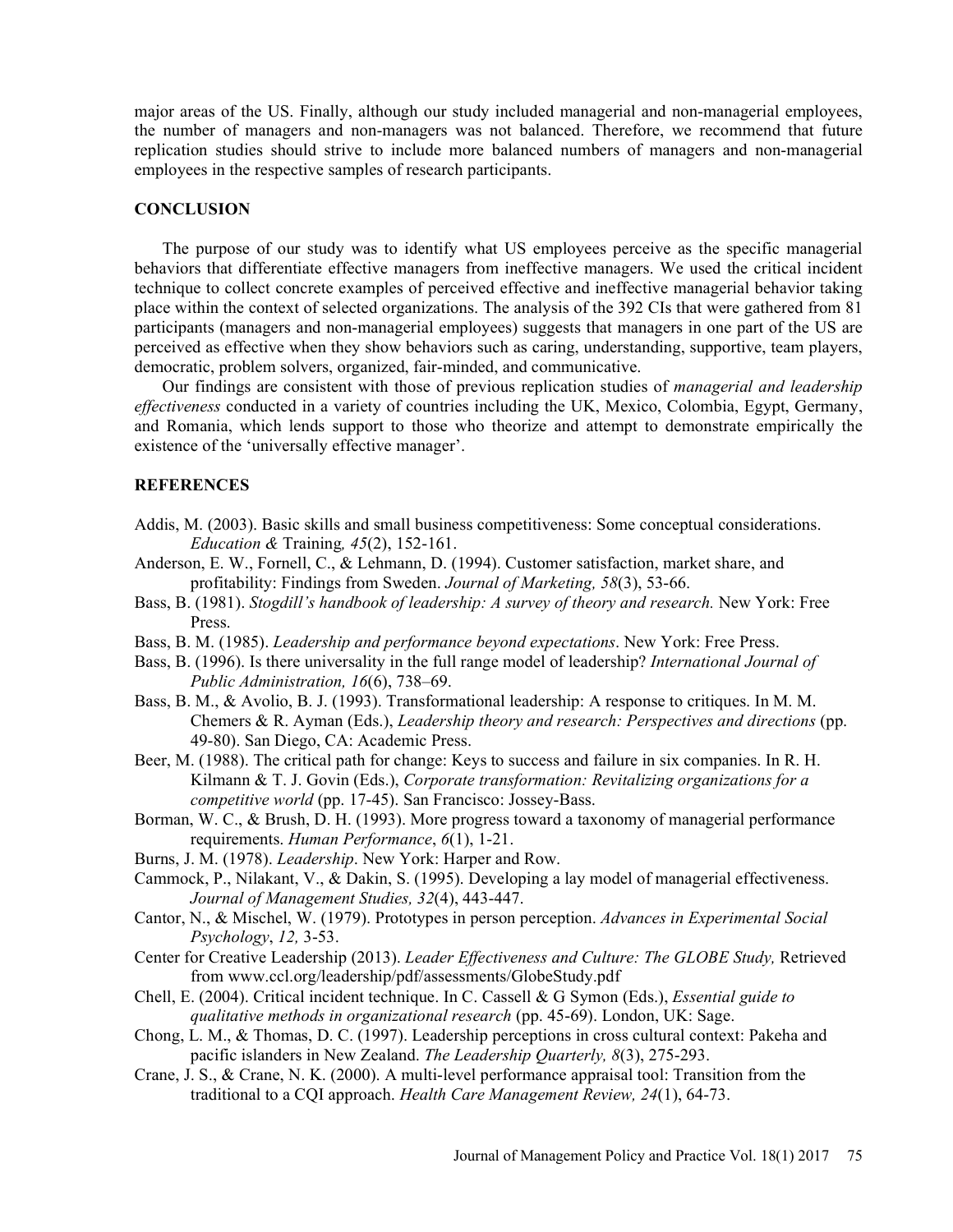- Dodson, M. R. (2006). Relationship of manager-subordinate MBTI similarities to subordinates' perception of management effectiveness and leader member exchange relationships (Doctoral dissertation). Pennsylvania State University.
- Dollnger, M. J. (1984). Environmental boundary spanning and information processing effects on organizational performance. Academy of Management Journal, 27(1), 351-368.
- Dorfman, P. W., Howell, J. P., Cotton, B. C. G, & Täte, U. (1992). Leadership within the "discontinuous hierarchy" structure of the military. In K. E. Clark, M. B. Clark, & D. P. Campbell (Eds.), *Impact* of leadership (pp. 399-416). Greensboro, NC: Center for Creative Leadership.
- Eden, D., & Leviatan, U. (1975). Implicit leadership theory as a determinant of the factor structure underlying supervisory behavior scales. Journal of Applied Psychology, 60(6), 736-741.
- Edmondson, A. (1999). Psychological safety and learning behavior in work teams. Administrative Science Quarterly, 44, 350-383.
- Engle, E., & Lord, R. (1997). Implicit theories, self-schemas, and leader-member exchange. Academy of Management Journal, 40(4), 988-1010.
- Flanagan, J. C. (1954). The critical incident technique. Psychological Bulletin, 51(4), 327-358.
- Flick, U. (2002). An introduction to qualitative research  $(2^{nd}$  ed.). London: Sage.
- Gerstner, C., & Day, D. V. (1994). Cross-cultural comparison of leadership Prototypes. *Leadership* Quarterly, 5(2), 121-134.
- Glynn, M., & Raffaelli, R. (2010). Uncovering mechanisms of theory development in an academic field: lessons from leadership research. Academy of Management Annals, 4(1), 359-401.
- Graen, G. B., & Uhl-Bien, M. (1995). Relationship-Based Approach to Leadership: Development of Leader-Member Exchange (LMX) Theory of Leadership Over 25 Years: Applying a Multilevel Domain Perspective. *Leadership Quarterly*, 6(2), 219-247.
- Hamlin, R. G. (1988). The criteria of managerial effectiveness in secondary schools. *CORE*: Collected and Original Resources in Education. The International Journal of Educational Research in Microfiche, 12(1), 1-221.
- Hamlin, R. G., Reidy, M., & Stewart, J. D. (1998). Bridging the HRD research-practice gap through professional partnerships. Human Resource Development International, 1(3), 273-290.
- Hamlin, R. G., Nassar, M., & Wahba, K. (2010). Behavioural criteria of managerial and Leadership effectiveness within Egyptian and British public sector hospitals: An empirical study and multiple-case/cross-nation comparative analysis. Human Resource Development International, 13(1), pp. 43-64.
- Hamlin, R. G., Sawyer, J., & Sage, L. (2011). Perceived managerial and leadership effectiveness in a nonprofit organization: an exploratory and cross-sector comparative study. Human Resource Development International, 14(2), 217-234.
- Helgstrand, K., & Stuhlmacher, A. F. (1999). National culture: An influence on leader evaluations. The International Journal of Organizational Analysis, 7(2), 153-168.
- Hofstede, G. (1980). Culture's consequences. Beverly Hills, CA: Sage Publications.
- Holtz, B. C. & Harold, C. M. (2013). Effects of leadership consideration and structure on employee perceptions of justice and counterproductive work behavior. Journal of Organizational Behavior, 34, 492-519.
- House, R. J., Hanges, P. J., Javidan, M., Dorfman, P. W., & Gupta, V. (2004). Culture, leadership, and organizations: The GLOBE study of 62 societies. London: Sage.
- House, R. J., & Aditya, R.N. (1997). The social scientific study of leadership: Quo vadis? *Journal of* Management, 23(3), 409-465.
- Ireland, D., & Hitt, M. (2005). Achieving and maintaining strategic competitiveness in the 21st century: The role of strategic leadership. The Academy of Management Executive, 19(4), 66-77.
- Kim, H., & Yukl, G. (1995). Relationships of self-reported and subordinate-reported leadership behaviors to managerial effectiveness and advancement. Leadership Quarterly, 6, 361-377.
- Komaki, J. L. (1986). Toward effective supervision: An operant analysis and comparison of managers at work. Journal of Applied Psychology, 71(2), 270-279.